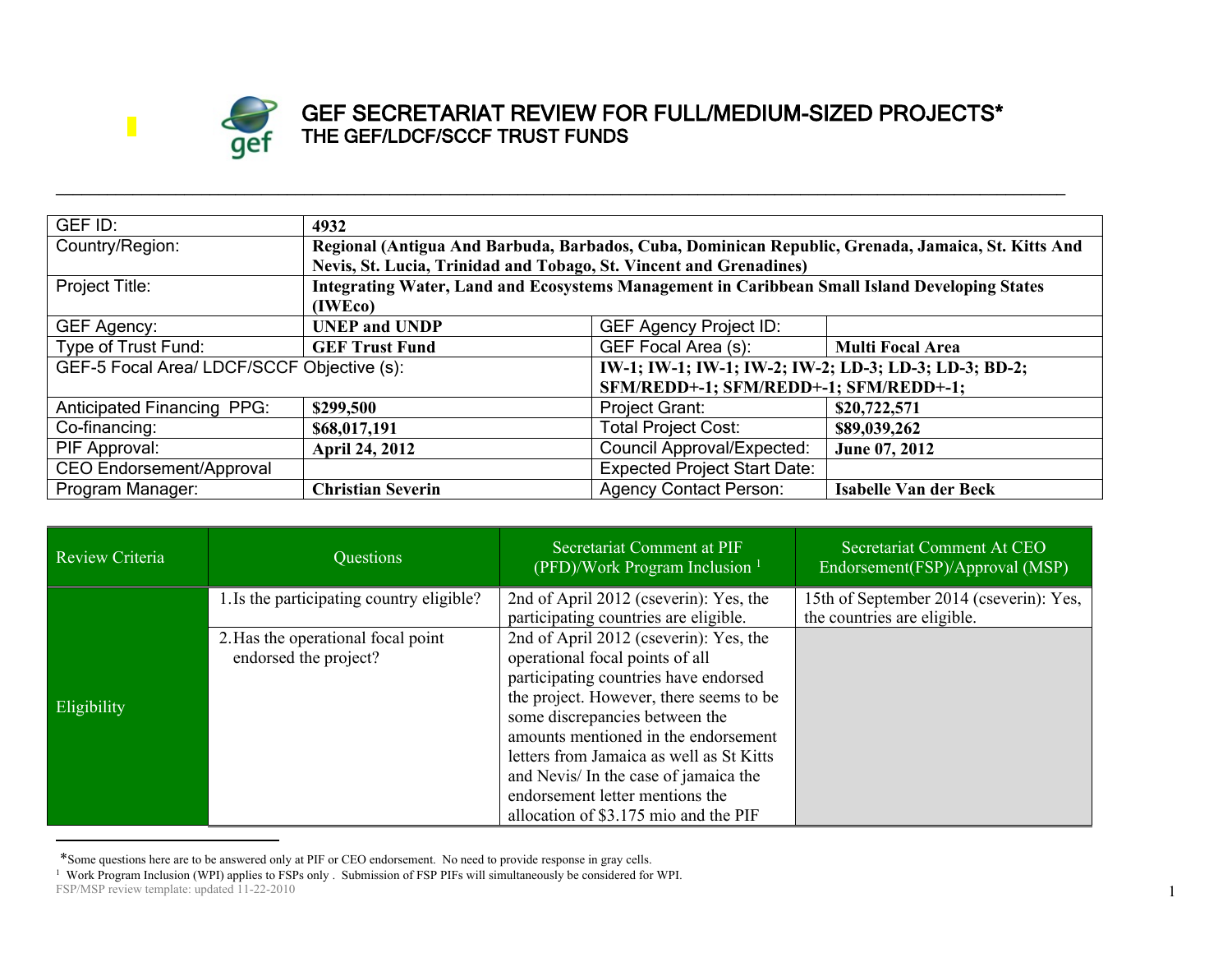| Review Criteria                      | Questions                                                                                        | Secretariat Comment at PIF<br>(PFD)/Work Program Inclusion <sup>1</sup>                                                                                                                                                                                                                                                                                                                                                                                                       | Secretariat Comment At CEO<br>Endorsement(FSP)/Approval (MSP)                                                                                                                       |
|--------------------------------------|--------------------------------------------------------------------------------------------------|-------------------------------------------------------------------------------------------------------------------------------------------------------------------------------------------------------------------------------------------------------------------------------------------------------------------------------------------------------------------------------------------------------------------------------------------------------------------------------|-------------------------------------------------------------------------------------------------------------------------------------------------------------------------------------|
|                                      |                                                                                                  | only lists 43.037 mio and for St Kitts<br>and Nevis, the endorsement letter<br>mentions \$700k for project preparation,<br>where in reality it should probably had<br>mentioned that \$700k was to be<br>allocated towards project activities.                                                                                                                                                                                                                                |                                                                                                                                                                                     |
|                                      |                                                                                                  | 12th of April 2012 (cseverin): The issue<br>with the Jamaican Endorsement letter<br>have been addressed by explaining the<br>difference in a footnote. The revised<br>endorsement letter from St Kitts and<br>Nevis has still not been recieved, butwill<br>be forwarded to GEFSEC when<br>received by UNEP.                                                                                                                                                                  |                                                                                                                                                                                     |
|                                      |                                                                                                  | 13th of November 2014 (cseverin):<br>Only one country's endorsed amount is<br>corresponding with the amount included<br>in Table C, namely Trinidad and<br>Tobago. Please provide explaination.                                                                                                                                                                                                                                                                               |                                                                                                                                                                                     |
|                                      |                                                                                                  | 5th of January 2015 (cseverin):<br>Explaination provided and included in<br>submission.                                                                                                                                                                                                                                                                                                                                                                                       |                                                                                                                                                                                     |
| Agency's<br>Comparative<br>Advantage | 3. Is the Agency's comparative<br>advantage for this project clearly<br>described and supported? | 2nd of April 2012 (cseverin): Yes, the<br>two implementing agencies of this<br>proposed project will be UNEP and<br>UNDP> Both of these two agencies<br>have substantial expertise from working<br>in the Caribbean region in general and<br>from implementing the IWCAM project<br>upon which this proposed investment<br>will built and upscale and replicate<br>successes, while expanding its activities<br>to more actively include Land<br>Degradation and Biodiversity | 15th of September 2014 (cseverin): The<br>comparative advantages of the two<br>implementing agencies and the multiple<br>executing agencies have not changed<br>since WP inclusion. |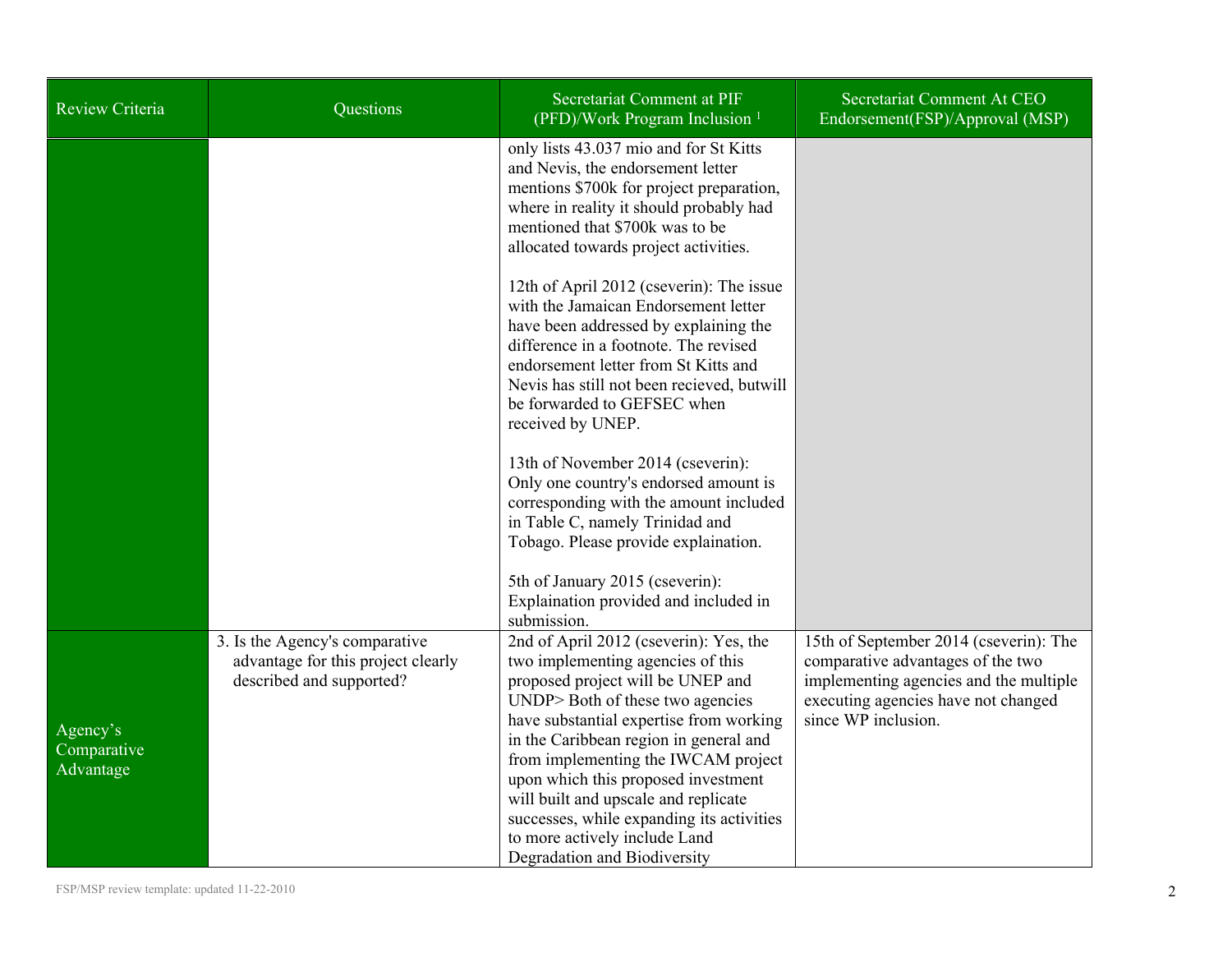| Review Criteria          | Questions                                                                                                            | <b>Secretariat Comment at PIF</b><br>(PFD)/Work Program Inclusion <sup>1</sup>                                                                                                                                                                                                                                                                                                                                                                                    | Secretariat Comment At CEO<br>Endorsement(FSP)/Approval (MSP)                                                                                                                                                                                                                                                                                                                                                                                                                                                                                                                                                                                                                                                    |
|--------------------------|----------------------------------------------------------------------------------------------------------------------|-------------------------------------------------------------------------------------------------------------------------------------------------------------------------------------------------------------------------------------------------------------------------------------------------------------------------------------------------------------------------------------------------------------------------------------------------------------------|------------------------------------------------------------------------------------------------------------------------------------------------------------------------------------------------------------------------------------------------------------------------------------------------------------------------------------------------------------------------------------------------------------------------------------------------------------------------------------------------------------------------------------------------------------------------------------------------------------------------------------------------------------------------------------------------------------------|
|                          |                                                                                                                      | investments.                                                                                                                                                                                                                                                                                                                                                                                                                                                      |                                                                                                                                                                                                                                                                                                                                                                                                                                                                                                                                                                                                                                                                                                                  |
|                          | 4. If there is a non-grant instrument in<br>the project, is the GEF Agency<br>capable of managing it?                | 2nd of April 2012 (cseverin): No                                                                                                                                                                                                                                                                                                                                                                                                                                  | 15th of September 2014 (cseverin): NA                                                                                                                                                                                                                                                                                                                                                                                                                                                                                                                                                                                                                                                                            |
|                          | 5. Does the project fit into the<br>Agency's program and staff capacity<br>in the country?                           | 2nd of April 2012 (cseverin): Yes, the<br>proposed project fits nicely with the<br>agencies and their programs in the<br>region as well as its staff capacity.                                                                                                                                                                                                                                                                                                    | 15th of September 2014 (cseverin): Yes<br>the activities fits with the national and<br>regional capacity.                                                                                                                                                                                                                                                                                                                                                                                                                                                                                                                                                                                                        |
|                          | 6. Is the proposed Grant (including the<br>Agency fee) within the resources<br>available from (mark all that apply): |                                                                                                                                                                                                                                                                                                                                                                                                                                                                   |                                                                                                                                                                                                                                                                                                                                                                                                                                                                                                                                                                                                                                                                                                                  |
| Resource<br>Availability | • the STAR allocation?                                                                                               | 4th April, 2012<br>(mbakarr): All amounts requested by the<br>countries are available under the STAR.<br>However, the amount for Antigua and<br>Barbuda needs to be separated out by<br>focal area in Table D. Please revise the<br>Table.<br>(avelthaus): The amounts requested for<br>BD are available from the four BD<br>country allocations.<br>12th of April 2012 (cseverin): The<br>Antigua and Barbuda amount has been<br>broken down to each focal area. | 15th of September 2014 (cseverin):<br>There is still inconsistencies in the<br>attached Endorsement letters and the<br>amounts listed in the Request for CEO<br>Endorsement, regarding Jamaica and<br>Trinidad and Tobago. Further, the<br>endorsement letter from Antigua and<br>Berbuda does not mention any amount<br>at all, so hard to check if it correlates<br>with the amount included in Request for<br>CEO Endorsement.<br>25th of November 2014 (cseverin):<br>please forward explaination on<br>descrepancies between endorsement<br>letters and what is mentioned in the<br>Request for CEO Endorsement.<br>5th of January 2015 (cseverin):<br>Explaination provided and included in<br>submission. |
|                          | • the focal area allocation?                                                                                         | 2nd of April 2012 (cseverin): Yes, the<br>amount of 9.5 mio is available under the                                                                                                                                                                                                                                                                                                                                                                                | 15th of September 2014 (cseverin): Yes,<br>the IW funding is still available.                                                                                                                                                                                                                                                                                                                                                                                                                                                                                                                                                                                                                                    |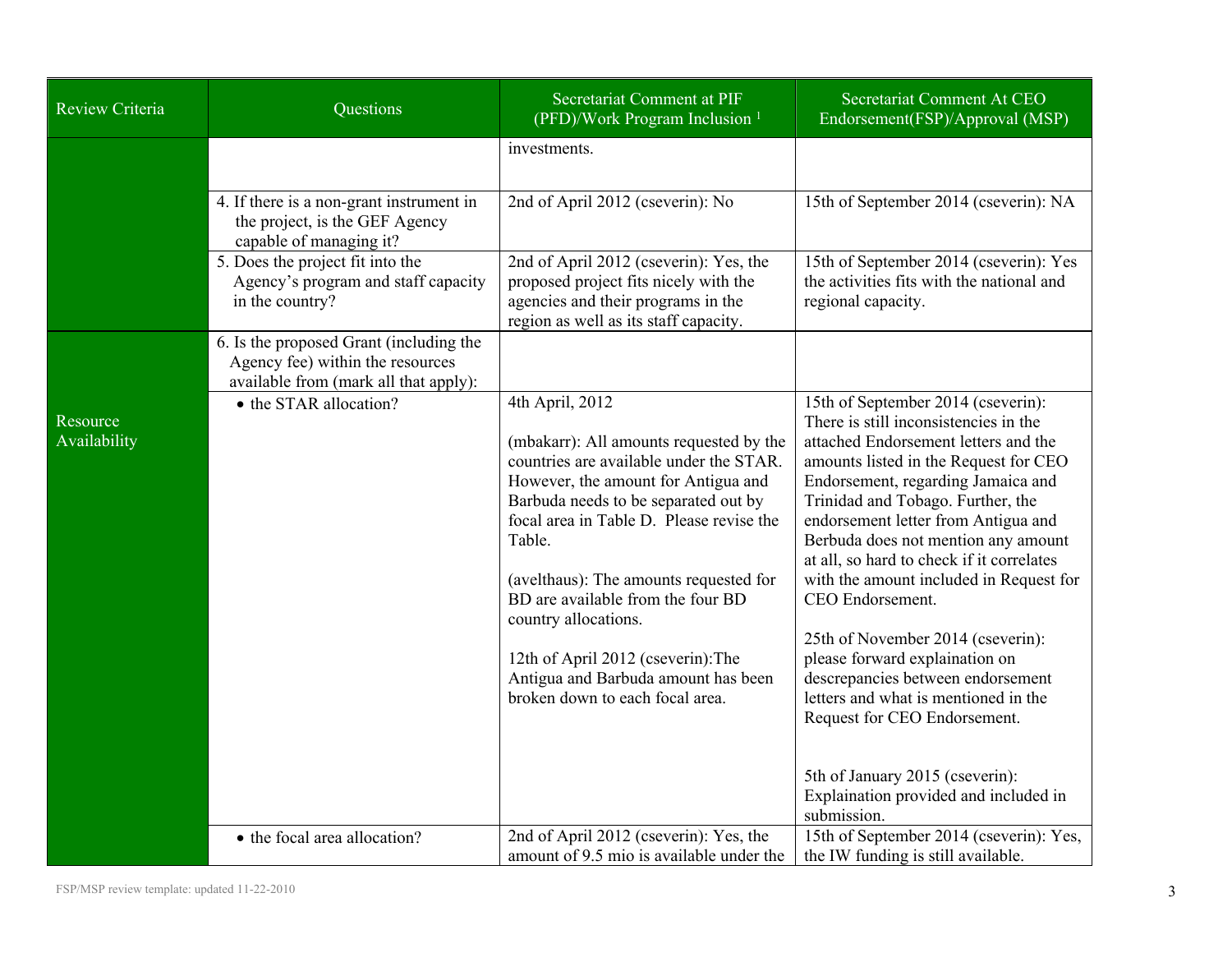| Review Criteria            | Questions                                                                                              | Secretariat Comment at PIF<br>(PFD)/Work Program Inclusion <sup>1</sup>                                                                                                                                                                                                                                                                                                                                 | Secretariat Comment At CEO<br>Endorsement(FSP)/Approval (MSP)                                                                                                                                                                                                                                                                                       |
|----------------------------|--------------------------------------------------------------------------------------------------------|---------------------------------------------------------------------------------------------------------------------------------------------------------------------------------------------------------------------------------------------------------------------------------------------------------------------------------------------------------------------------------------------------------|-----------------------------------------------------------------------------------------------------------------------------------------------------------------------------------------------------------------------------------------------------------------------------------------------------------------------------------------------------|
|                            |                                                                                                        | IW focal area, as according to requested<br>amount in PIF.                                                                                                                                                                                                                                                                                                                                              |                                                                                                                                                                                                                                                                                                                                                     |
|                            |                                                                                                        | (mbakarr): Yes. Antigua and Barbuda<br>will utilize all of its allocation (\$4.4)<br>million) as a flexible country under the<br>STAR rules. St Kitts aand Nevis, St<br>Lucia, and St Vincent and the<br>Grenadines will utilize all of their LD<br>allocations for the project.                                                                                                                        |                                                                                                                                                                                                                                                                                                                                                     |
|                            | • the LDCF under the principle of<br>equitable access                                                  | N/a                                                                                                                                                                                                                                                                                                                                                                                                     |                                                                                                                                                                                                                                                                                                                                                     |
|                            | • the SCCF (Adaptation or<br>Technology Transfer)?                                                     | N/a                                                                                                                                                                                                                                                                                                                                                                                                     |                                                                                                                                                                                                                                                                                                                                                     |
|                            | • Nagoya Protocol Investment Fund                                                                      | N/a                                                                                                                                                                                                                                                                                                                                                                                                     |                                                                                                                                                                                                                                                                                                                                                     |
|                            | • focal area set-aside?                                                                                | 4th April, 2012                                                                                                                                                                                                                                                                                                                                                                                         | 15th of September 2014 (cseverin): NA                                                                                                                                                                                                                                                                                                               |
|                            |                                                                                                        | No focal area set-aside is being<br>requested.                                                                                                                                                                                                                                                                                                                                                          |                                                                                                                                                                                                                                                                                                                                                     |
| <b>Project Consistency</b> | 7. Is the project aligned with the focal<br>/multifocal areas/<br>LDCF/SCCF/NPIF results<br>framework? | 2nd of April 2012 (cseverin): Yes, the<br>project have been aligned with the IW<br>strategy with suggested activities under<br>objective 1 and 2. The output indicators<br>included are quite advanced for a PIF<br>proposal. However, please do<br>reformulate the objective, as it does not<br>clearly stand out to be a functional<br>Objective as is presently.<br>5 April 2012 (avelthaus): The BD | 15th of September 2014 (cseverin):<br>1) The Project activities proposed for<br>Antigua and Barbuda, does not seem to<br>have a direct link or being aligned with<br>the Land Degradation Results<br>Framework under the listed FA<br>Objective. Please suggest alternative<br>project activities, as the described can<br>not be supported, as is. |
|                            |                                                                                                        | components appear to be aligned with<br>the BD strategy in that the funding will<br>be used for BD-2, which is consistent<br>with the focus on SLM and IWRM.<br>However, the description of how the<br>project is relevant to the GEF BD                                                                                                                                                                | 2) Component 2, 3 and 4 is fully aligned<br>with the focal area results framework<br>3) "Installed", "upgraded",<br>"conservation" and "restoration"<br>measures are not words that allude to                                                                                                                                                       |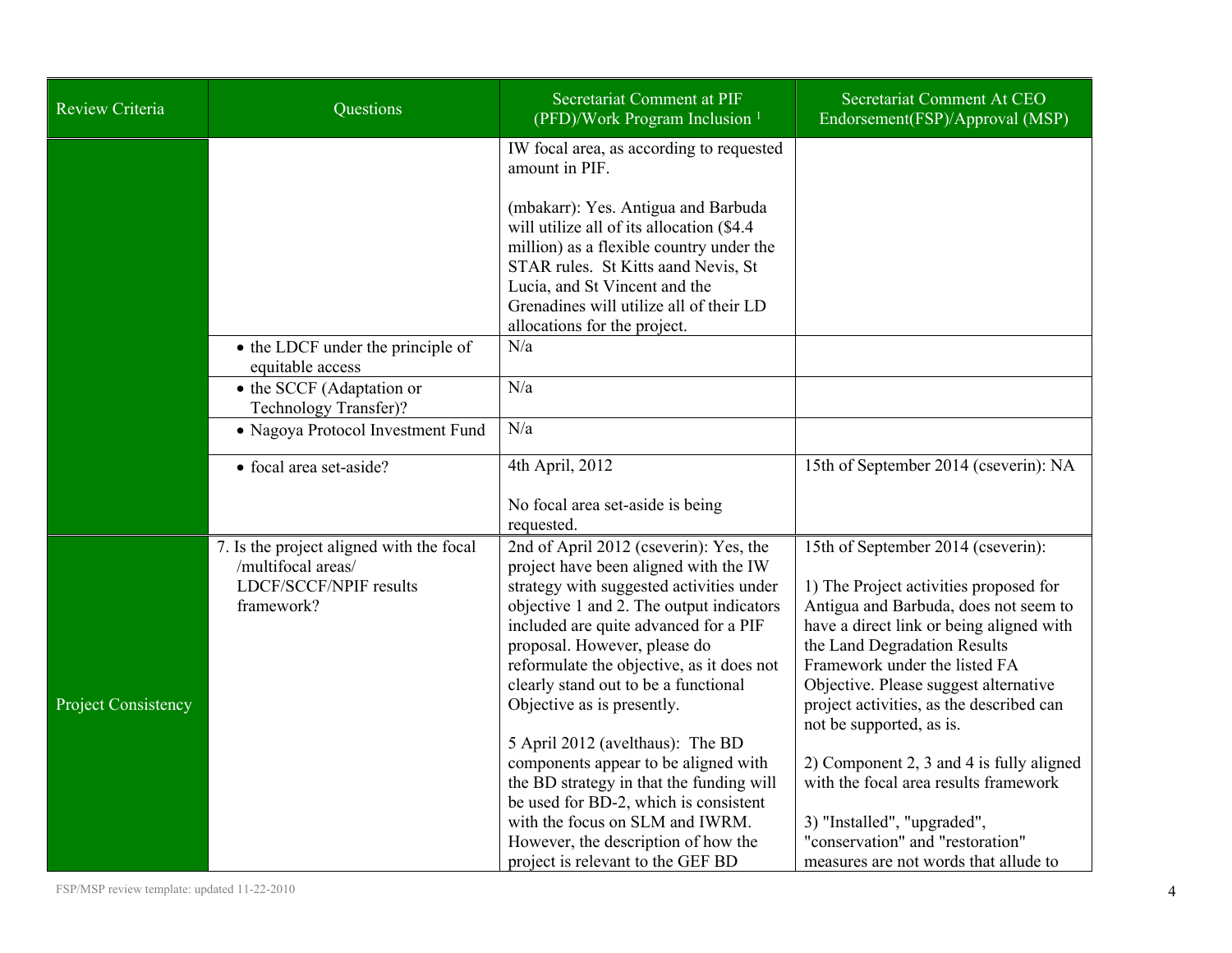| Review Criteria | Questions | Secretariat Comment at PIF<br>(PFD)/Work Program Inclusion <sup>1</sup>                                                                                                                                                                                                                                                                                                                                                                                                                                                                                                                                                                                                                                                                                                                                                                                                                                                                                                                                                                                                                                                              | Secretariat Comment At CEO<br>Endorsement(FSP)/Approval (MSP)                                                                                                                                                                                                                                                                                                                                                                                                                                                                                                                                                                                                                                                                                                                                                                                                                                                                                                                                                                                                                                                              |
|-----------------|-----------|--------------------------------------------------------------------------------------------------------------------------------------------------------------------------------------------------------------------------------------------------------------------------------------------------------------------------------------------------------------------------------------------------------------------------------------------------------------------------------------------------------------------------------------------------------------------------------------------------------------------------------------------------------------------------------------------------------------------------------------------------------------------------------------------------------------------------------------------------------------------------------------------------------------------------------------------------------------------------------------------------------------------------------------------------------------------------------------------------------------------------------------|----------------------------------------------------------------------------------------------------------------------------------------------------------------------------------------------------------------------------------------------------------------------------------------------------------------------------------------------------------------------------------------------------------------------------------------------------------------------------------------------------------------------------------------------------------------------------------------------------------------------------------------------------------------------------------------------------------------------------------------------------------------------------------------------------------------------------------------------------------------------------------------------------------------------------------------------------------------------------------------------------------------------------------------------------------------------------------------------------------------------------|
|                 |           | strategy, objective 2, needs to be<br>improved. The sections on page 13 and<br>17 concerning BD need to be improved<br>to make them more relevant to the<br>project. The descriptions should<br>address shortcomings in terms of<br>biodiversity conservation outside PAs<br>that will be addressed by the project.<br>12th of April 2012 (cseverin): Yes, the<br>Objective have been revised, so that it<br>stands out clearer now. On SFM please<br>do revisit the carbon benefit calculations<br>at the time of CEO endorsement, as they<br>appear a bit high and include a full<br>analysis of the carbon benefits likely to<br>be derived from the project. Such<br>analysis is expected at time of CEO<br>endorsement.<br>17 April 2012 (avelthaus): We are<br>pleased that details on the actions to be<br>taken in each country has been added.<br>The descriptions of actions in the four<br>countries wishing to draw from their BD<br>allocations (Antigua and Barbuda,<br>Cuba, Dominican Republic, and<br>Jamaica) vary, however, in terms of<br>quality. Jamaica's description is<br>adequate to justify the use of BD | the quantifiable impact of the suggested<br>activities in the project framework. In<br>the project results framework, especially<br>the hectares of forest either restored or<br>under improved management have been<br>identified and to some extend<br>quantifiable output indicators on<br>sediment loading. However, for the<br>reamining indicators they are not<br>indicators that will be able to identify<br>impact, but more focused on<br>deliverables. E.g. Diverting 1600 M3<br>wastewater needs to be linked to an<br>output indicator on kg of N, P and<br>BOD. Please make sure to update the<br>project framework to include<br>quantifiable outputs of the suggested<br>activities.<br>4) Solid waste management (Output<br>$c1.2.c$ ) (as suggested for DR) does not<br>fall under any of the FA Objectives that<br>this project is funded under.<br>5) the alignment with private sector was<br>a strong feature of the PIF, now at the<br>time of CEO Endorsement, both the<br>partnership with Sandals and Coke have<br>ended up with no firm commitment. The<br>PIF was among others approved due to |
|                 |           | resources as it identifies the objective<br>for the use of BD funding (protection of<br>the Negril Great Morass), describes<br>some of the actions to be undertaken,<br>and why it is relevant for global<br>biodiversity conservation.                                                                                                                                                                                                                                                                                                                                                                                                                                                                                                                                                                                                                                                                                                                                                                                                                                                                                              | its ability to leverage private sector<br>funds towards addressing the objective<br>of the complex multi country project.<br>What activities are planned in order to<br>re-engage with the private sector during<br>the initial 12 months of project<br>implementation??                                                                                                                                                                                                                                                                                                                                                                                                                                                                                                                                                                                                                                                                                                                                                                                                                                                   |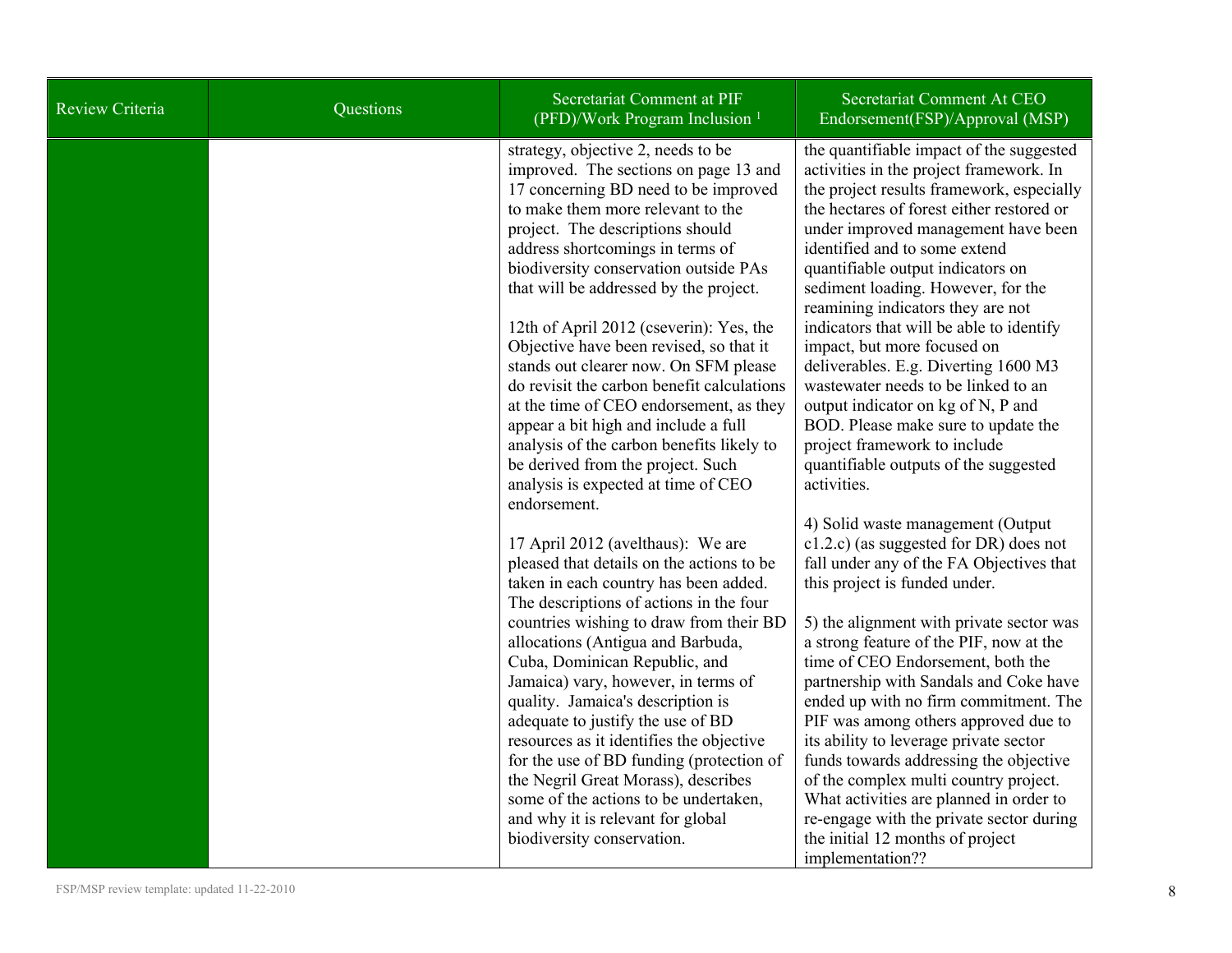| <b>Review Criteria</b> | Questions | Secretariat Comment at PIF<br>(PFD)/Work Program Inclusion <sup>1</sup>                                                                                                                                                                                                                                                                                                                                                                                                                                                                                                                                                                                                                                                                                                                           | Secretariat Comment At CEO<br>Endorsement(FSP)/Approval (MSP)                                                                                                                                                                                                                                                                                                                                                                                                                                                                                                                                                                                                                                                       |
|------------------------|-----------|---------------------------------------------------------------------------------------------------------------------------------------------------------------------------------------------------------------------------------------------------------------------------------------------------------------------------------------------------------------------------------------------------------------------------------------------------------------------------------------------------------------------------------------------------------------------------------------------------------------------------------------------------------------------------------------------------------------------------------------------------------------------------------------------------|---------------------------------------------------------------------------------------------------------------------------------------------------------------------------------------------------------------------------------------------------------------------------------------------------------------------------------------------------------------------------------------------------------------------------------------------------------------------------------------------------------------------------------------------------------------------------------------------------------------------------------------------------------------------------------------------------------------------|
|                        |           | 20 April 2012 (avelthaus): The<br>justification for the use of BD resources<br>in Cuba and the Dominican Republic is<br>still weak. As requested in the section<br>on comments for CEO endorsement<br>below, please provide a clear<br>description of what globally significant<br>biodiversity will be protected by the<br>project and explain how biodiversity<br>considerations will be mainstreamed<br>within the watershed management plans,<br>productive sectors in these areas, and<br>through relevant policies.<br>The descriptions for Cuba and DR are<br>not yet sufficient to justify the use of<br>biodiversity funding. Antigua and<br>Barbuda is a flexible STAR Country,                                                                                                         | 6) Please include the detailed analysis of<br>the carbon benefits to be derived from<br>the SFM funds allocated to this project<br>in relation to the national investments<br>that will have SFM activities, and make<br>sure that these benefits (and activities)<br>are also featured in the Project<br>framework, the project results<br>framework as well as in the national sub<br>project descriptions.<br>A useful tool for the needed analysis is<br>the EX-ACT Carbon-Balance Tool.<br>(swyatt): The descriptions of how BD<br>considerations will be incorporated<br>remains weak particularly for Cuba and                                                                                               |
|                        |           | but we would appreciate more detail if<br>possible. In these cases, the actions to<br>be undertaken relate to reducing nutrient<br>loading and other pollution flowing into<br>streams and the coastal zone, but this is<br>an objective more appropriate for IW.<br>These sections need to be enhanced to<br>describe: (a) the tangible biodiversity<br>objectives in each watershed for which<br>BD funding will be used. What<br>biodiversity and related ecosystem<br>services does it aim to protect - Forest<br>resources, freshwater resources, or<br>marine? (b) What specific actions will<br>the project undertake to protect this<br>biodiversity? How will this address<br>problems, including drivers of<br>biodiversity loss, that the country is<br>encountering? For example, how | the Dominican Republic. As an<br>example, the few sentences about the<br>BD values in the within the targeted<br>watershed that is provided in the Cuba<br>Sub-Project Annex (in Spanish) on page<br>78 could be fleshed out into a paragraph<br>that would strengthen the document to<br>outline what biodiversity this project<br>will benefit specifically. Building upon<br>this information, the connection needs to<br>be made to how the specific actions<br>undertaken as part of this project will<br>address the major threats to globally<br>significant biodiversity. As a BD-2<br>project, this project should focus on<br>mainstreaming activities and outcomes.<br>13th of November 2014 (cseverin): |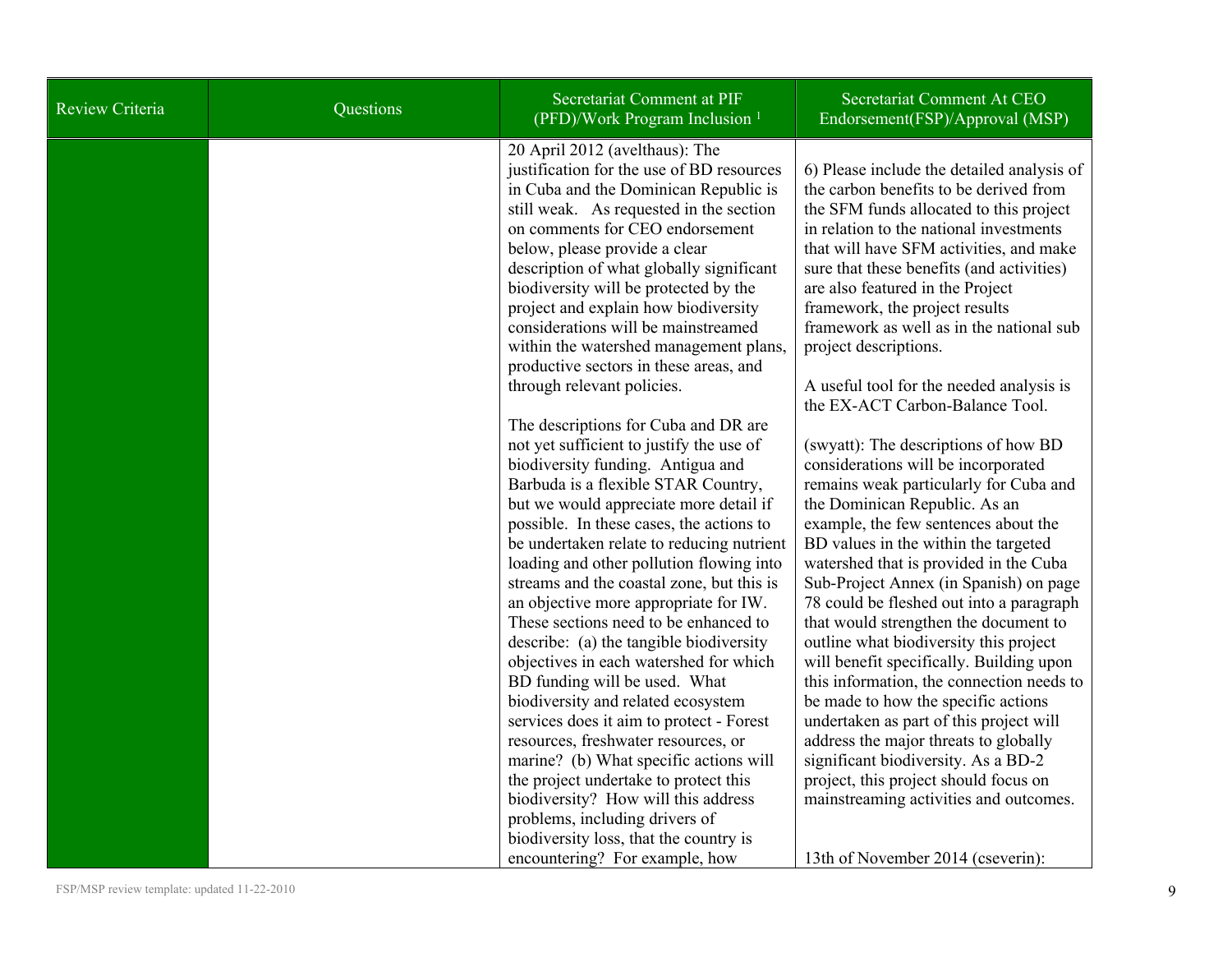| Review Criteria | Questions | Secretariat Comment at PIF<br>(PFD)/Work Program Inclusion <sup>1</sup>                                                                                                                                                                                                                                                                                                                                                                                                                                                                                                                                                                                                                                                                                                                                                                                                | Secretariat Comment At CEO<br>Endorsement(FSP)/Approval (MSP)                                                                                                                                                                                                                                                                                                                                                                                                                                                                                                                                                                                                                                                                                                                                                                                                                                                 |
|-----------------|-----------|------------------------------------------------------------------------------------------------------------------------------------------------------------------------------------------------------------------------------------------------------------------------------------------------------------------------------------------------------------------------------------------------------------------------------------------------------------------------------------------------------------------------------------------------------------------------------------------------------------------------------------------------------------------------------------------------------------------------------------------------------------------------------------------------------------------------------------------------------------------------|---------------------------------------------------------------------------------------------------------------------------------------------------------------------------------------------------------------------------------------------------------------------------------------------------------------------------------------------------------------------------------------------------------------------------------------------------------------------------------------------------------------------------------------------------------------------------------------------------------------------------------------------------------------------------------------------------------------------------------------------------------------------------------------------------------------------------------------------------------------------------------------------------------------|
|                 |           | significant is the nutrient loading<br>problem for biodiversity in rivers and<br>marine areas? (c) Why is the target<br>biodiversity of global significance?<br>Also, table B needs outputs that link<br>with output 2 under table 1. Please<br>confirm if the four watershed basin<br>master plans listed under 3.2 are the<br>same as the 4 land use plans under<br>output 2. If not, please clarify in table B<br>the hectares of the four land use plans in<br>an appropriate manner. Also, table A<br>states that the land-use plans will<br>"incorporate biodiversity and ecosystem<br>service valuation" - but we can see no<br>ecosystem service valuation analysis<br>that will be done, either in table B or the<br>descriptive text. This should be<br>mentioned in both the table and the text.<br>This is an important output for output<br>2.1 under BD. | Comments 1,2 and 3 have been<br>addressed. On comment 4 it essentail to<br>note that the new description does not<br>mention solid waste in any form, nor<br>plastics, as the GEF funds CAN NOT be<br>used for such activities. Thanks for<br>addressing this. Component 5) The<br>outputs in the project log frame are still<br>consisting of words such as enhanced,<br>implemented, disseminated, enhanced,<br>but the detailed logframe includes<br>quantifiable indicators, however, please<br>still submit a full baseline within the 1st<br>year of implementation, towards which<br>the indicators will be measured against.<br>Please make sure to keep on pursuing<br>private sector engagement throughout<br>the projects implementation, as early as<br>possible, to make sure to bring the<br>private sector in to be able to be a true<br>partner even in the stage of activity<br>formulation. |
|                 |           | With regard to the BD objectives and<br>outcomes in table A, alternative or<br>additional to targeting Outcome 2.1, the<br>project could consider targeting<br>outcome 2.2 and the related outcome.<br>In this case, however, we would need to<br>understand the clear sectoral policies<br>and regulatory frameworks that the<br>project will seek to reform and how this<br>will contribute to BD conservation.                                                                                                                                                                                                                                                                                                                                                                                                                                                      | For BD national investments: The<br>national project descriptions (Cuba,<br>Jamaica and DR) are still thin on the<br>actual details of implementation. For<br>instance, the Jamaica project mentions<br>wetland banking in the introduction and<br>nowhere in the rest of the text (if it is<br>not an activity, it shouldn't be<br>mentioned). In the Dominican Republic,<br>the documents mention working with<br>fishermen to change practices but no<br>details beyond that are provided (how?<br>who will they target? what practices will                                                                                                                                                                                                                                                                                                                                                               |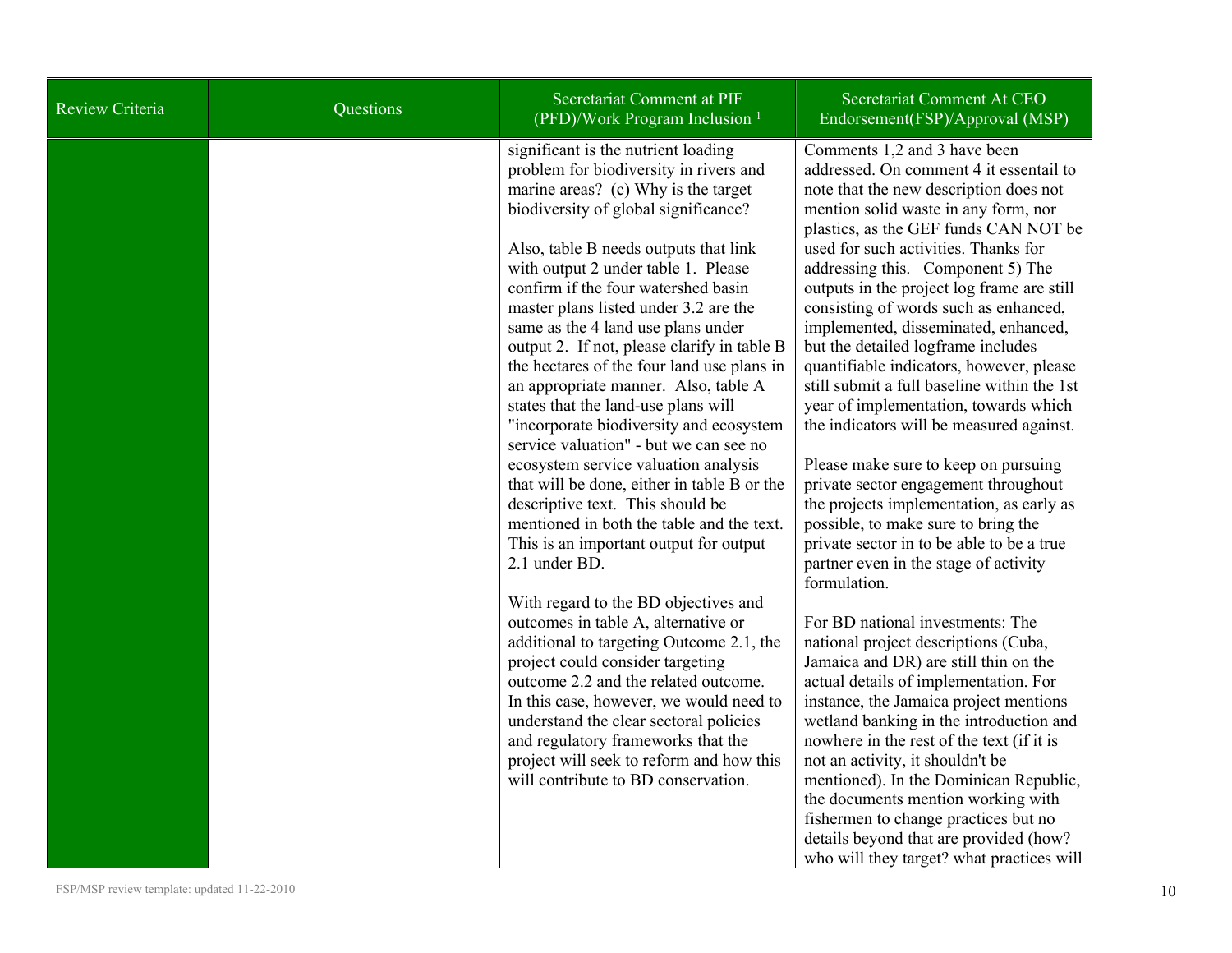| <b>Review Criteria</b> | <b>Questions</b>                                                                                                                                                                                  | Secretariat Comment at PIF<br>(PFD)/Work Program Inclusion <sup>1</sup>                                                                                                                                                                                                                                                                                                        | Secretariat Comment At CEO<br>Endorsement(FSP)/Approval (MSP)                                                                                                                                                                                                                                                                                                                                                                                                                              |
|------------------------|---------------------------------------------------------------------------------------------------------------------------------------------------------------------------------------------------|--------------------------------------------------------------------------------------------------------------------------------------------------------------------------------------------------------------------------------------------------------------------------------------------------------------------------------------------------------------------------------|--------------------------------------------------------------------------------------------------------------------------------------------------------------------------------------------------------------------------------------------------------------------------------------------------------------------------------------------------------------------------------------------------------------------------------------------------------------------------------------------|
|                        |                                                                                                                                                                                                   |                                                                                                                                                                                                                                                                                                                                                                                | they encourage/discourage etc.).<br>Therefore, please explain in more detail<br>how biodiversity considerations will be<br>mainstreamed within the watershed<br>management plans, productive sectors in<br>these areas, and through relevant<br>policies.                                                                                                                                                                                                                                  |
|                        | 8. Are the relevant GEF 5 focal/<br>multifocal areas/LDCF/SCCF/NPIF<br>objectives identified?                                                                                                     | 2nd of April 2012 (cseverin): Yes, the<br>respective objectives under IW, BD and<br>LD have been identified and output<br>indicators have been identified to satisfy<br>the accompanying outcomes.                                                                                                                                                                             | 5th of January 2015 (cseverin):<br>Addressed<br>16th of September 2014 (cseverin): Yes<br>the objectives have been identified,<br>however, please make sure that all<br>suggested activities are aligned with<br>these. As is, the activities in Antigua<br>and Barbuda are not.<br>20th of November 2014 (cseverin): Yes,<br>and now the planned activities in<br>Antigua and Barbuda includes activities<br>to address land degradation in<br>conjunction with wastewater<br>management. |
|                        | 9. Is the project consistent with the<br>recipient country's national<br>strategies and plans or reports and<br>assessments under relevant<br>conventions, including NPFE,<br>NAPA, NCSA, or NAP? | 2nd of April 2012 (cseverin): Yes, the<br>proposed project will be addressing the<br>issues identified in the national<br>strategies.<br>(mbakarr): While consistency with<br>Convention action plans is presented,<br>the PIF still needs to include other<br>relevant national strategies for the<br>individual countries. Please provide<br>brief details for each country. | 16th of September 2014 (cseverin): Yes,<br>the detailed sub-project descriptions<br>outline consistency with the national<br>priorities on IW, BD, and LD, however,<br>please expand on the SFM descriptions<br>in relation to the national and regional<br>investments.<br>20th of November 2014 (cseverin):<br>Cleared, now also includes sound SFM<br>calculations.                                                                                                                     |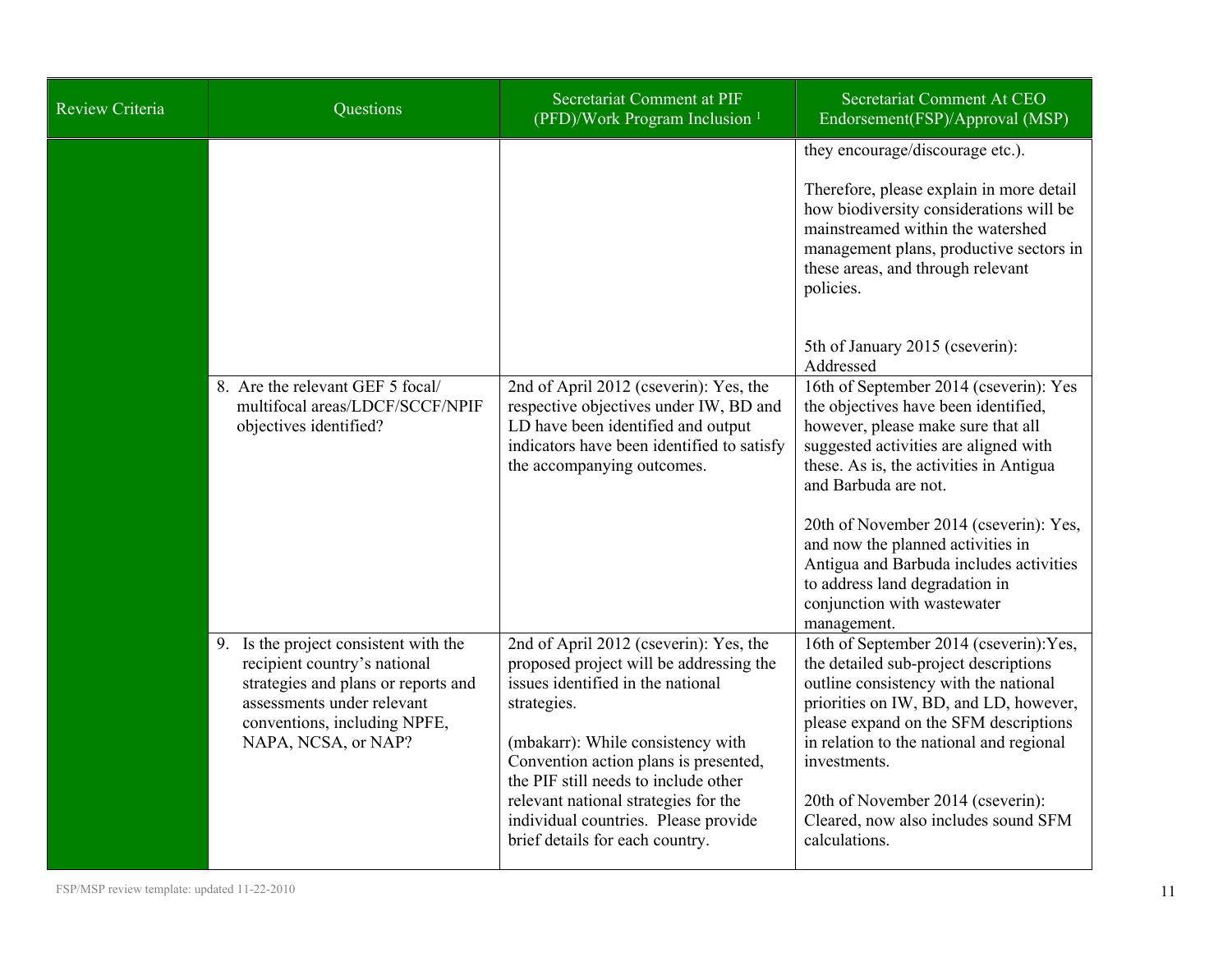| Review Criteria | Questions                                                                                                                                                                                  | Secretariat Comment at PIF<br>(PFD)/Work Program Inclusion <sup>1</sup>                                                                                                                                                                                                                                                                                                                                                                                                                                                                  | Secretariat Comment At CEO<br>Endorsement(FSP)/Approval (MSP)                                                                                                                                                                                              |
|-----------------|--------------------------------------------------------------------------------------------------------------------------------------------------------------------------------------------|------------------------------------------------------------------------------------------------------------------------------------------------------------------------------------------------------------------------------------------------------------------------------------------------------------------------------------------------------------------------------------------------------------------------------------------------------------------------------------------------------------------------------------------|------------------------------------------------------------------------------------------------------------------------------------------------------------------------------------------------------------------------------------------------------------|
|                 |                                                                                                                                                                                            | 16th of April 2012 (cseverin): Yes<br>descriptions of national investments<br>have been included, which makes it<br>easier to identify consistency with the<br>national strategies and plans, however,<br>this should be strengthened at time of<br>CEO Endorsement.                                                                                                                                                                                                                                                                     |                                                                                                                                                                                                                                                            |
|                 |                                                                                                                                                                                            | 17 April 2012 (avelthaus) For Antigua<br>and Barbuda, Cuba, the Dominican<br>Republic, and Jamaica, please include<br>short language how the BD oriented<br>interventions are consistent with the<br>relevant country's NBSAPs.                                                                                                                                                                                                                                                                                                          |                                                                                                                                                                                                                                                            |
|                 | 10. Does the proposal clearly articulate<br>how the capacities developed, if<br>any, will contribute to the<br>sustainability of project outcomes?                                         | 4th of April 2012 (cseverin): The<br>proposed project will be based on a<br>number of national projects that will be<br>addressing the issues linked to the Ridge<br>to Reef approach that will be<br>implemented through the project. These<br>activities will be supported by regional<br>activities that among others will assist<br>the participating countries to implement<br>obligations under the LBS protocol.<br>Hence this structure will only function if<br>the developed capacity will be applied<br>towards the outcomes. | 16th of September 2014 (cseverin): The<br>project includes multiple avenues for<br>developing and sustaining local and<br>regional capacity towards supporting the<br>project outcomes.                                                                    |
|                 | 11. Is (are) the baseline project(s),<br>including problem (s) that the<br>baseline project(s) seek/s to<br>address, sufficiently described and<br>based on sound data and<br>assumptions? | 4th of April 2012 (cseverin): It is not<br>straightforward to understand what each<br>national or regional project will be<br>working towards addressing. please do<br>include more information on the<br>baseline projects.<br>(mbakarr avelthaus): The description of<br>baselines and problems is too generic<br>and vague, and lacks sound data and                                                                                                                                                                                  | 16th of September 2014 (cseverin): The<br>national and regional baseline projects<br>have been described in detail for LD,<br>IW and BD, but not really for the SFM<br>activities, please expand on this.<br>20th of November 2014 (cseverin):<br>Cleared. |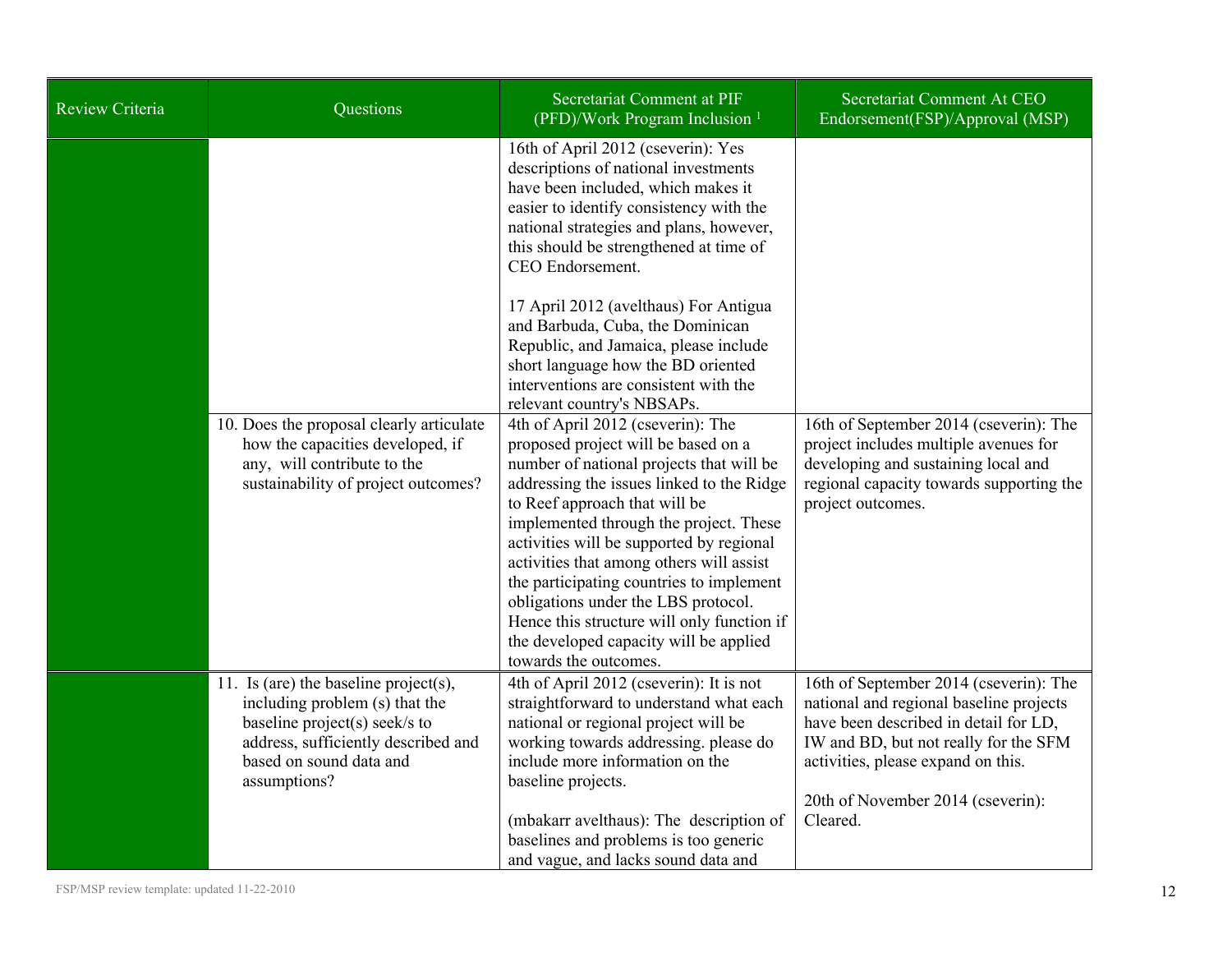| Review Criteria | Questions                                                                                                                                                                                                        | Secretariat Comment at PIF<br>(PFD)/Work Program Inclusion <sup>1</sup>                                                                                                                                                                                                                                                                                                                                                                                                                                                                                                                                                                                                                                                                                                                                                       | Secretariat Comment At CEO<br>Endorsement(FSP)/Approval (MSP)                                                                                                                               |
|-----------------|------------------------------------------------------------------------------------------------------------------------------------------------------------------------------------------------------------------|-------------------------------------------------------------------------------------------------------------------------------------------------------------------------------------------------------------------------------------------------------------------------------------------------------------------------------------------------------------------------------------------------------------------------------------------------------------------------------------------------------------------------------------------------------------------------------------------------------------------------------------------------------------------------------------------------------------------------------------------------------------------------------------------------------------------------------|---------------------------------------------------------------------------------------------------------------------------------------------------------------------------------------------|
| Project Design  |                                                                                                                                                                                                                  | assumptions across the board. Despite<br>the long narrative, there is no clear<br>definition of problems based on the<br>conext and realities in each country. As<br>a result, it is hard to understand how<br>much needed "ridge to reef" innovations<br>will be targeted to safeguard ecosystem<br>services in spatially integrated<br>landscapes and seascapes. Please<br>consider cutting down on the narrative<br>(B.6) to provide a more concrete<br>articulation of the problems relative<br>context and realities in each country as<br>basis for the project framework.<br>For BD mainstreaming, please describe<br>the shortcomings in BD conservation<br>outside of PAs that the project will<br>address. Several bilateral donors (e.g.<br>USAID) and NGOs have invested a<br>significant amount in ridge-to-reef |                                                                                                                                                                                             |
|                 |                                                                                                                                                                                                                  | programs in the past decade in several<br>countries, including Jamaica, so<br>significant capacity has been built in<br>cases.                                                                                                                                                                                                                                                                                                                                                                                                                                                                                                                                                                                                                                                                                                |                                                                                                                                                                                             |
|                 |                                                                                                                                                                                                                  | 12th of April 2012 (cseverin): Yes, with<br>the rewritten section B, it is now much<br>easier to understand what the baseline<br>projects are all about. It is cleared from<br>IW, SFM and LD's perspective.                                                                                                                                                                                                                                                                                                                                                                                                                                                                                                                                                                                                                  |                                                                                                                                                                                             |
|                 | 12. Has the cost-effectiveness been<br>sufficiently demonstrated, including<br>the cost-effectiveness of the project<br>design approach as compared to<br>alternative approaches to achieve<br>similar benefits? |                                                                                                                                                                                                                                                                                                                                                                                                                                                                                                                                                                                                                                                                                                                                                                                                                               | 16th of September 2014 (cseverin): Yes,<br>this regional approach towards tackling<br>regional and national identified issues<br>seems to be offering a set of cost-<br>effective measures. |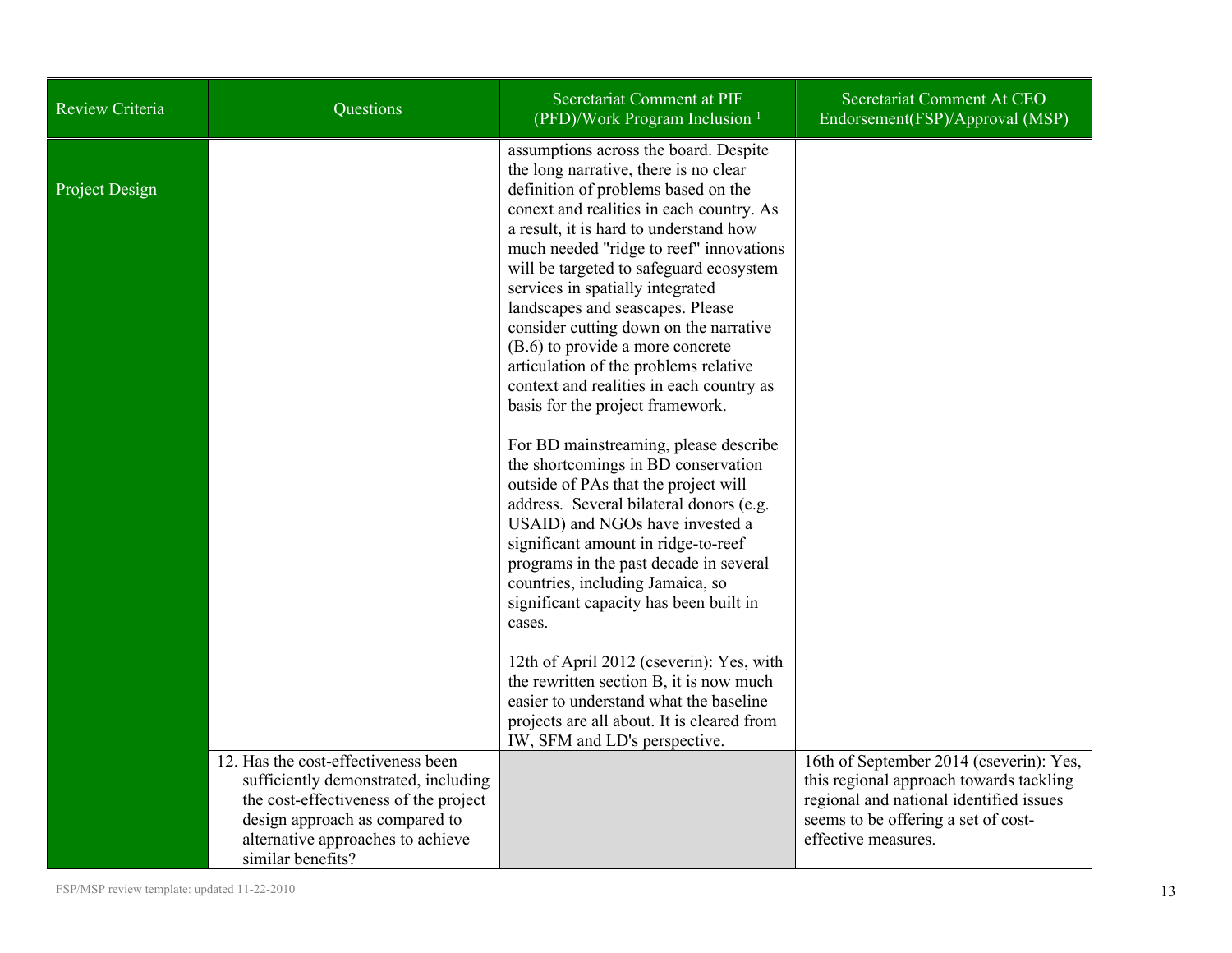| Review Criteria | Questions                                                                                                                     | Secretariat Comment at PIF<br>(PFD)/Work Program Inclusion <sup>1</sup>                                                                                                                                                                                                                                                                                                                                                                                       | Secretariat Comment At CEO<br>Endorsement(FSP)/Approval (MSP)                                                                             |
|-----------------|-------------------------------------------------------------------------------------------------------------------------------|---------------------------------------------------------------------------------------------------------------------------------------------------------------------------------------------------------------------------------------------------------------------------------------------------------------------------------------------------------------------------------------------------------------------------------------------------------------|-------------------------------------------------------------------------------------------------------------------------------------------|
|                 | 13. Are the activities that will be<br>financed using GEF/LDCF/SCCF<br>funding based on incremental/<br>additional reasoning? | 4th of April 2012 (cseverin): Yes, the<br>fact that the project will invest<br>regionally to address Natural resource<br>constraints and mismanagement<br>nationaly appears to be an approach<br>what will be incremental compared to<br>doing a suite of stand alone national<br>investments.                                                                                                                                                                | 16th of September 2014 (cseverin): Yes,<br>which is evident when reading the<br>national as well as the regional project<br>descriptions. |
|                 |                                                                                                                               | (mbakarr): Not for the LD focal area.<br>Please provide an adequate explanation<br>of how the SLM activities are driven by<br>needs of specific production systems,<br>based on factual information on LD<br>problems manifested in each country<br>utilizing the focal area resources.                                                                                                                                                                       |                                                                                                                                           |
|                 |                                                                                                                               | (avelthaus): For BD, we believe the PIF<br>needs to make a more convincing case<br>about what problems will be addressed<br>in terms of ridge-to-reef BD<br>conservation outside of PAs. There is<br>insufficient detail on how BD resources<br>will be used and why it will cost \$5.6<br>million for 4 national or sub-national<br>land-use plans. Please verify where<br>these land-use plans will be developed<br>(countries and watersheds, if possible) |                                                                                                                                           |
|                 |                                                                                                                               | and that similar land use plans have not<br>already been developed. Also, for sub-<br>national land-use plans, please explain<br>whether the area includes globally<br>significant BD or the potential for<br>rehabilitation to occur so that globally<br>significant BD will occur there in the<br>future.                                                                                                                                                   |                                                                                                                                           |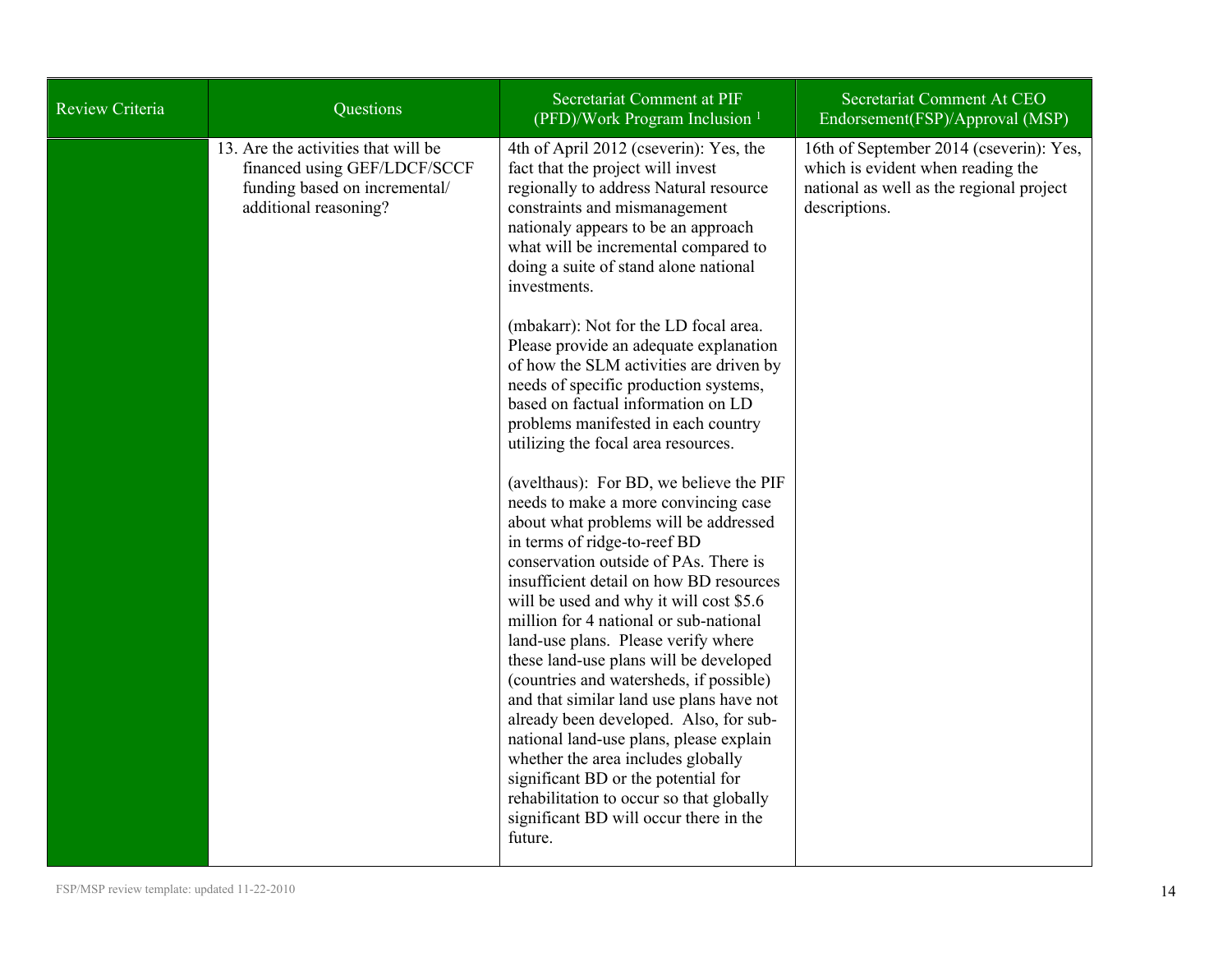| Review Criteria | Questions                                                     | Secretariat Comment at PIF<br>(PFD)/Work Program Inclusion <sup>1</sup>                                                                                                                                                                                                                                                                                                                                                                          | Secretariat Comment At CEO<br>Endorsement(FSP)/Approval (MSP)                                                                                                                                                                                                                                                                                                                                                    |
|-----------------|---------------------------------------------------------------|--------------------------------------------------------------------------------------------------------------------------------------------------------------------------------------------------------------------------------------------------------------------------------------------------------------------------------------------------------------------------------------------------------------------------------------------------|------------------------------------------------------------------------------------------------------------------------------------------------------------------------------------------------------------------------------------------------------------------------------------------------------------------------------------------------------------------------------------------------------------------|
|                 |                                                               | 12th of April 2012 (Cseverin): Yes, with<br>the added description it is now possible<br>to understand how the SLM activities<br>proposed will be driven by national<br>needs.                                                                                                                                                                                                                                                                    |                                                                                                                                                                                                                                                                                                                                                                                                                  |
|                 |                                                               | 17 April 2012 (avelthaus) The question<br>of globally significant BD has not been<br>addressed. Please address it and how<br>actions proposed will protect it in the<br>context of addressing question 7 above.                                                                                                                                                                                                                                  |                                                                                                                                                                                                                                                                                                                                                                                                                  |
|                 | 14. Is the project framework sound and<br>sufficiently clear? | 4th of April 2012 (cseverin): Yes,<br>however, please do include more<br>detailed descriptions on the national and<br>regional investments.                                                                                                                                                                                                                                                                                                      | 16th of September 2014 (cseverin): The<br>project document and its immense<br>amount of annexes indeed articulates a<br>much clearer outline of the project and<br>its deliverables.                                                                                                                                                                                                                             |
|                 |                                                               | (mbakarr): While the project framework<br>is sufficiently detailed, it is not clear<br>how the outcomes and outputs under the<br>four components will lead to<br>measureable GEBs associated with the<br>focal areas, including potential<br>indicators to be validated during project<br>development. Please provide a clear<br>articulation of how the proposed<br>framework will be anchored nationally<br>to demonstrate tangible results in | However, the actual project framework<br>still does not include quantifiable output<br>indicators towards measuring impact of<br>the proposed investments, instead focus<br>is kept on the output indicators such as<br>"strengthened", "upgraded" etc. Please<br>make sure that the project framework<br>includes quantifiable indicators that<br>focus on the impacts of the investment.                       |
|                 |                                                               | landscapes and seascapes, and consider<br>including a simple conceptual<br>framework that illustrates this for easier<br>understanding.<br>(avelthaus): This PIF suffers from both<br>being excessively verbose (many<br>acronyms, jargon, and separately<br>divided outputs) while also being rather<br>undetailed in terms of how it will use                                                                                                  | 29 Sept 2014 (swyatt): For the BD<br>components and projects funded by BD,<br>it is important to recognize that these<br>projects have been developed as BD<br>mainstreaming (BD-2.1) rather than<br>protected area focused projects.<br>Therefore, in the Dominican Republic<br>and Cuba in particular the focus of the<br>project and project activities should be<br>on how biodiversity will be brought into |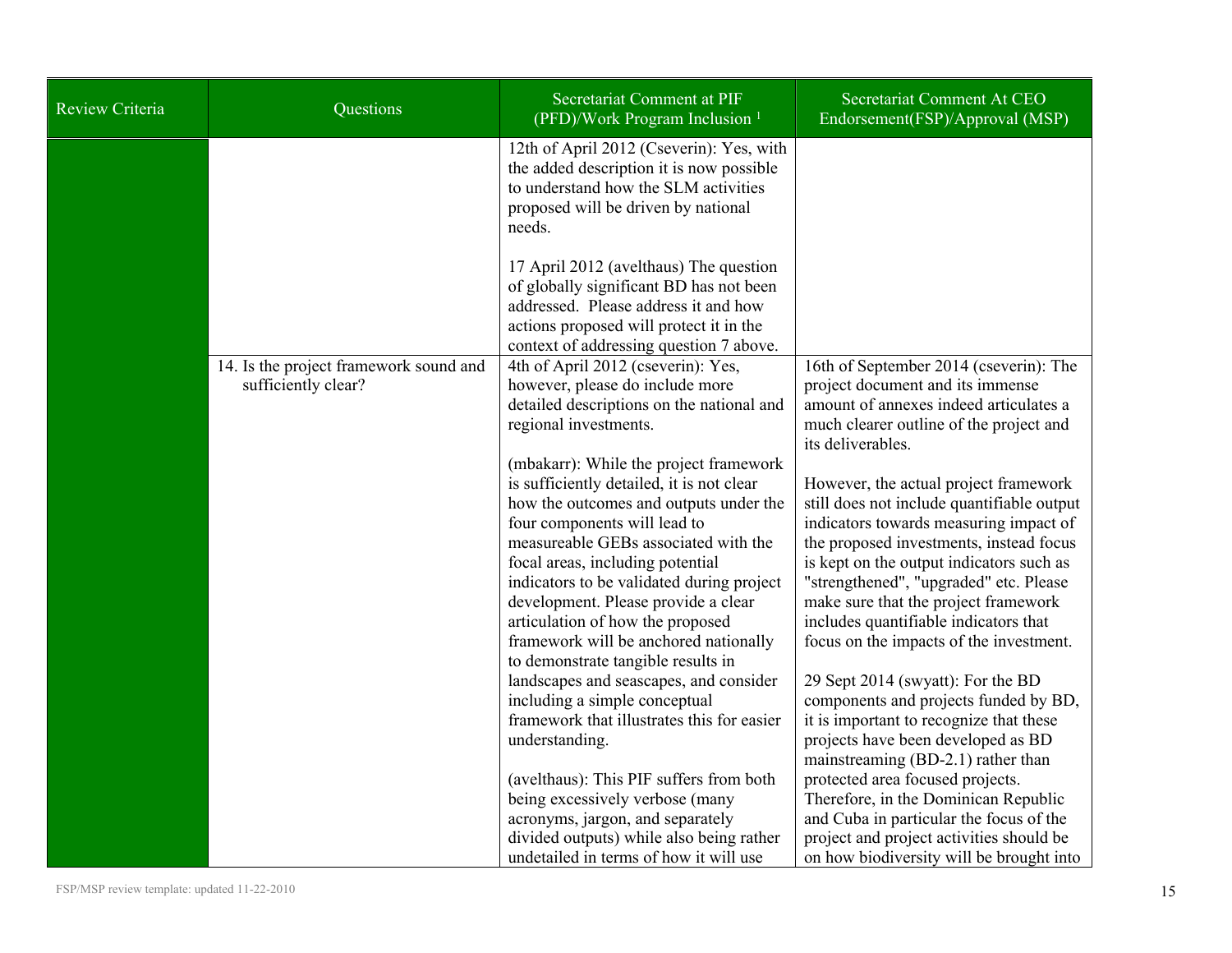| Review Criteria | Questions | Secretariat Comment at PIF<br>(PFD)/Work Program Inclusion <sup>1</sup>                                                                                                                                                                                                                                                                                                                                                                                                                                                                                                                                                                                                                                                                                                                                                                                                                                                                                                                                                                                                                 | Secretariat Comment At CEO<br>Endorsement(FSP)/Approval (MSP)                                                                                                                                                                                                                                                                                                                                                                                                                                                                                                                                                                                                                                                                                                                                                                                                                                                                                                                                                                                                                                                                                                                                                                                                                                                                                                                                  |
|-----------------|-----------|-----------------------------------------------------------------------------------------------------------------------------------------------------------------------------------------------------------------------------------------------------------------------------------------------------------------------------------------------------------------------------------------------------------------------------------------------------------------------------------------------------------------------------------------------------------------------------------------------------------------------------------------------------------------------------------------------------------------------------------------------------------------------------------------------------------------------------------------------------------------------------------------------------------------------------------------------------------------------------------------------------------------------------------------------------------------------------------------|------------------------------------------------------------------------------------------------------------------------------------------------------------------------------------------------------------------------------------------------------------------------------------------------------------------------------------------------------------------------------------------------------------------------------------------------------------------------------------------------------------------------------------------------------------------------------------------------------------------------------------------------------------------------------------------------------------------------------------------------------------------------------------------------------------------------------------------------------------------------------------------------------------------------------------------------------------------------------------------------------------------------------------------------------------------------------------------------------------------------------------------------------------------------------------------------------------------------------------------------------------------------------------------------------------------------------------------------------------------------------------------------|
|                 |           | BD funding. The PIF would actually<br>be improved by simplifying table B.<br>Please describe more clearly the land-<br>use plans that will be invested in and<br>how BD will be mainstreamed into<br>them. We are pleased, to see that under<br>C1.5, output 5, that change in species<br>abundance will be tracked.<br>12th of April 2012 (cseverin $&$<br>MBakarr): Yes, with the added<br>descriptions of the planned national and<br>regional investments the project<br>framework is now considered<br>sufficiently clear. Still there is<br>considerable room to be much more<br>explicit at the time of CEO<br>endorsement.<br>17 April 2012: (avelthaus) As<br>mentioned above, the additional<br>descriptions have not sufficiently<br>described how biodiversity will be<br>mainstreamed into the watershed<br>management/land use plan.<br>20 April 2012: (avelthaus) As described<br>below in comments for CEO<br>endorsement, please explain, with<br>sufficient detail, how watershed<br>planning will mainstream the protection<br>of globally significant biodiversity. | planning processes and on-the-ground,<br>productive activities. All three sub-<br>projects (DR, Cuba, Jamaica) need to<br>expand upon how the activities will be<br>implemented and clarify the logic of<br>how they will benefit biodiversity in the<br>places where actions will be undertaken<br>(not solely downstream protected areas).<br>For example, how will reforestation<br>sites be chosen? Will the land reforested<br>be public or private? If private, how will<br>landholders be brought into the<br>program? etc.<br>Extensive documentation to address the<br>above issues is not necessary, but the<br>project documents need to address some<br>of these fundamental questions.<br>Building on the previous comments for<br>IW, please find more tangible or better<br>quantifiable indicators for the BD<br>components.<br>GEF SGP is not currently listed as co-<br>finance and, thus, their activities should<br>not be counted as part of the project.<br>(However, if that changes please address<br>the fact that the creation of an eco-<br>tourism trail in and of itself does not<br>necessarily benefit globally significant<br>BD. Mainstreaming requires bringing<br>BD considerations into broader<br>productive sectors and thereby reducing<br>impact on BD.) The idea of coordinating<br>with SGP is promising, but must still<br>provide global benefits. |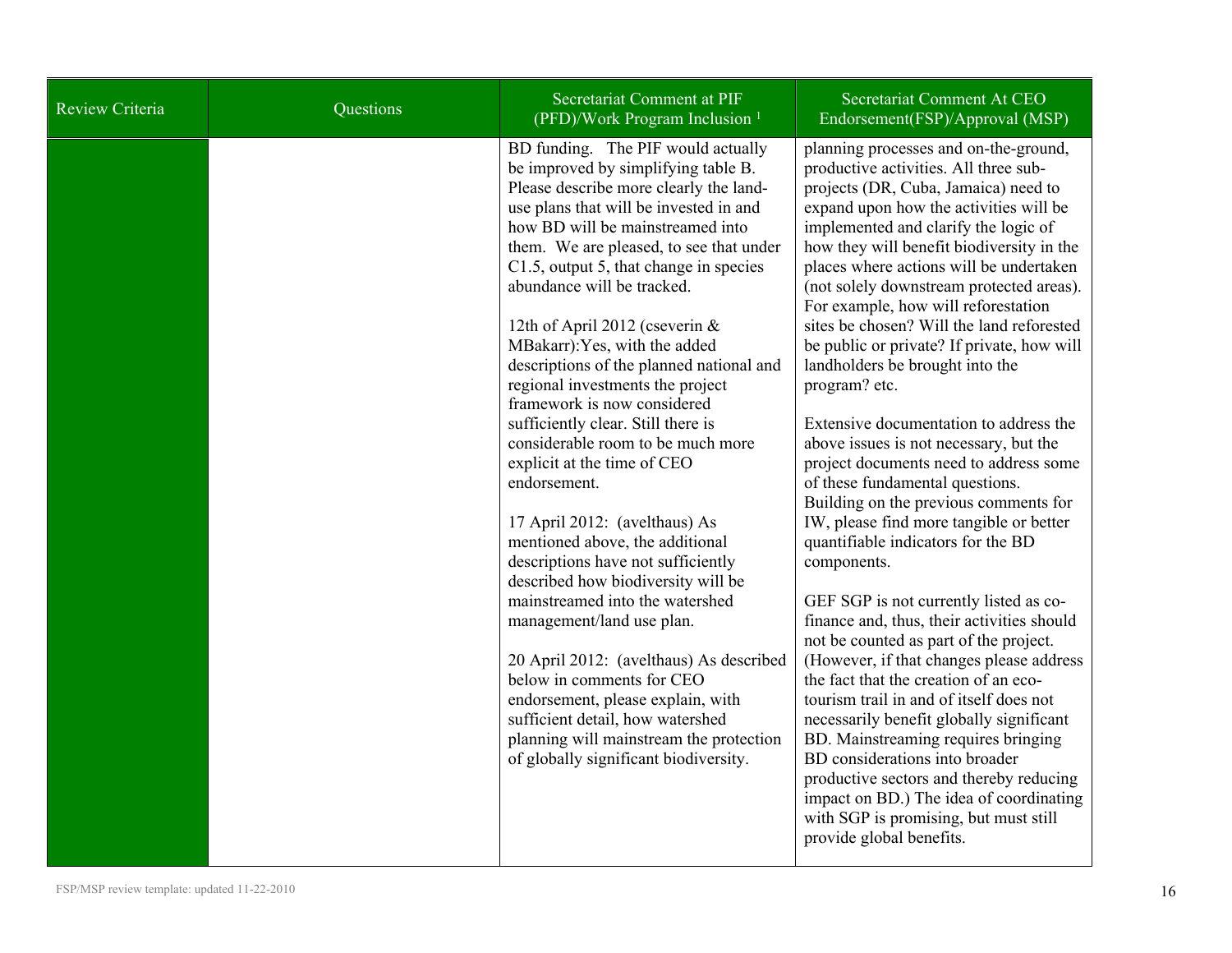| <b>Review Criteria</b> | Questions | Secretariat Comment at PIF<br>(PFD)/Work Program Inclusion <sup>1</sup> | Secretariat Comment At CEO<br>Endorsement(FSP)/Approval (MSP)                                                                                                                                                                                                                                                                                                                                                                                                     |
|------------------------|-----------|-------------------------------------------------------------------------|-------------------------------------------------------------------------------------------------------------------------------------------------------------------------------------------------------------------------------------------------------------------------------------------------------------------------------------------------------------------------------------------------------------------------------------------------------------------|
|                        |           |                                                                         | 20th of November 2014 (cseverin): The<br>above comment on the log frame have<br>been addressed, not in the project<br>framework (table B) but in the actual<br>detailed LOGFRAME of the project.                                                                                                                                                                                                                                                                  |
|                        |           |                                                                         | The project will be coordinated with<br>regional SGP activities, so that SGP gets<br>to be coordinated with this much larger<br>regional investment. The premise being<br>that SGP then will not be a single<br>standing investment but tied to other<br>national and regional investments.                                                                                                                                                                       |
|                        |           |                                                                         | BD: As mentioned in earlier review,<br>please address followinng comment:                                                                                                                                                                                                                                                                                                                                                                                         |
|                        |           |                                                                         | All three sub-projects (DR, Cuba,<br>Jamaica) need to expand upon how the<br>activities will be implemented and<br>clarify the logic of how they will benefit<br>biodiversity in the places where actions<br>will be undertaken (not solely<br>downstream protected areas). For<br>example, how will reforestation sites be<br>chosen? Will the land reforested be<br>public or private? If private, how will<br>landholders be brought into the<br>program? etc. |
|                        |           |                                                                         | 5th of January 2015 (cseverin):<br>Addressed, but please make sure to<br>carefully work on how the<br>demonstration projects will be<br>implemented during the inception phase.                                                                                                                                                                                                                                                                                   |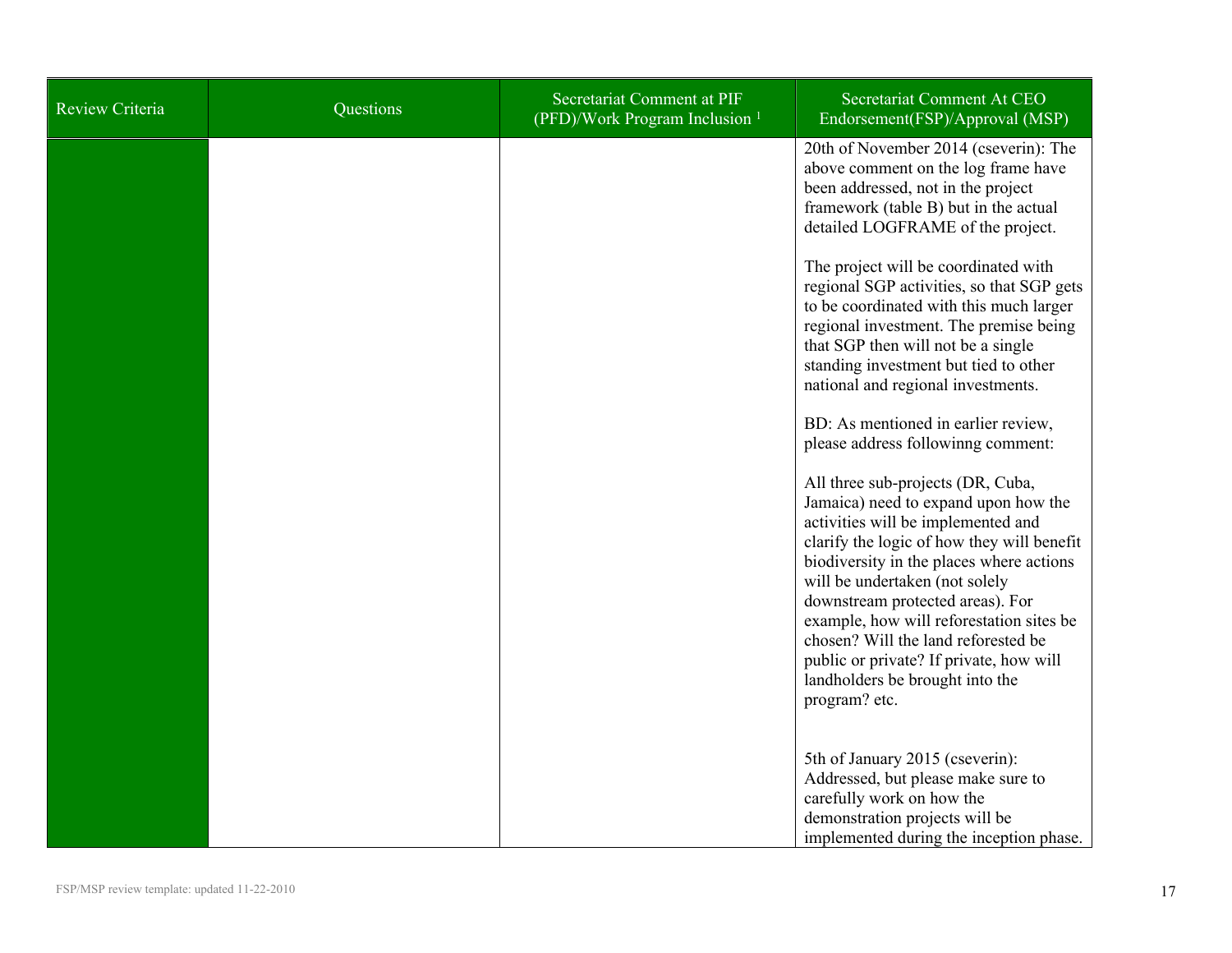| Review Criteria | Questions                                                                                                                                  | Secretariat Comment at PIF<br>(PFD)/Work Program Inclusion <sup>1</sup>                                                                                                                                                                                                                                                                                                                                                                                                                                                                                                                                                                                                                                                                                                                                                                                                                                                                                                                                                                                                                                                                                                                                                                                                                                                                                             | Secretariat Comment At CEO<br>Endorsement(FSP)/Approval (MSP)                                                                                                                                                                                                                                                                                                        |
|-----------------|--------------------------------------------------------------------------------------------------------------------------------------------|---------------------------------------------------------------------------------------------------------------------------------------------------------------------------------------------------------------------------------------------------------------------------------------------------------------------------------------------------------------------------------------------------------------------------------------------------------------------------------------------------------------------------------------------------------------------------------------------------------------------------------------------------------------------------------------------------------------------------------------------------------------------------------------------------------------------------------------------------------------------------------------------------------------------------------------------------------------------------------------------------------------------------------------------------------------------------------------------------------------------------------------------------------------------------------------------------------------------------------------------------------------------------------------------------------------------------------------------------------------------|----------------------------------------------------------------------------------------------------------------------------------------------------------------------------------------------------------------------------------------------------------------------------------------------------------------------------------------------------------------------|
|                 | 15. Are the applied methodology and<br>assumptions for the description of<br>the incremental/additional benefits<br>sound and appropriate? | 4th of April 2012 (cseverin): Yes<br>(mbakarr): But not for the LD focal<br>area. Given the focal area mandate to<br>address land degradation in production<br>systems, there is need to include a clear<br>reasoning for the LD increment based<br>on established needs in each country.<br>Please explain how the incremental<br>benefits of LD investments are justified<br>in the proposed project approach,<br>including evidence of targeted<br>geographies where those benefits will be<br>demonstrated in a "ridge to reef"<br>framework. This will also help clarify<br>what to expect for the focal area TT<br>during the project development.<br>(avelthaus) please include a rationale for<br>why the addition of BD resources to this<br>project will provide incremental benefits<br>in terms of integrated water<br>management. It is not clear that this<br>funding will provide additional benefits<br>beyond what will be achieved through<br>the use of IW and LD resources.<br>12th of April 2012 (cseverin &<br>Mbakarr): Yes, now with the<br>strengthened section B, it is more clear<br>where the planned activities will take<br>place. Still there is ample room for more<br>specificity, but since this is a PIF<br>document, it is considered adequate.<br>20 April 2012 (avelthaus) concern in<br>this section can be addressed in the | 16th of September 2014 (cseverin): Yes,<br>each sub project description includes a<br>thorough incremental reasoning section.<br>Further, the overarching incremental<br>reasoning presents the incremental<br>opportunities that lies in a project like<br>the proposed, that will integrate resource<br>use from four different funding streams<br>within the GEF. |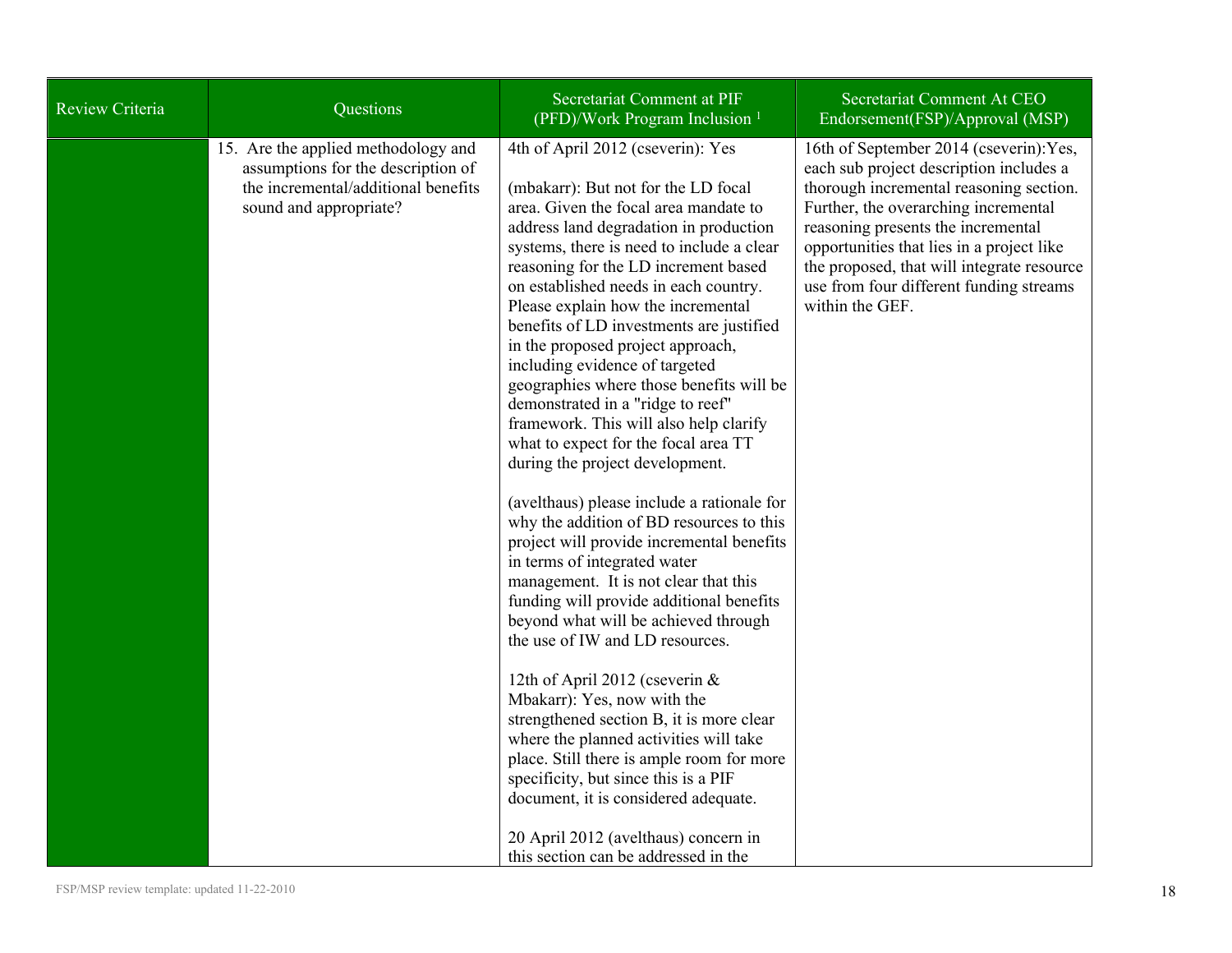| Review Criteria | Questions                                                                                                                                                                                                                                                      | Secretariat Comment at PIF<br>(PFD)/Work Program Inclusion <sup>1</sup>                                                                                                                   | <b>Secretariat Comment At CEO</b><br>Endorsement(FSP)/Approval (MSP)                                                                                                                                                                                                                                                                                                                                                                                                                                                                                                                                                                                                                                                                                                                                                                                                                                      |
|-----------------|----------------------------------------------------------------------------------------------------------------------------------------------------------------------------------------------------------------------------------------------------------------|-------------------------------------------------------------------------------------------------------------------------------------------------------------------------------------------|-----------------------------------------------------------------------------------------------------------------------------------------------------------------------------------------------------------------------------------------------------------------------------------------------------------------------------------------------------------------------------------------------------------------------------------------------------------------------------------------------------------------------------------------------------------------------------------------------------------------------------------------------------------------------------------------------------------------------------------------------------------------------------------------------------------------------------------------------------------------------------------------------------------|
|                 |                                                                                                                                                                                                                                                                | context of responding to comments at<br>CEO endorsement.                                                                                                                                  |                                                                                                                                                                                                                                                                                                                                                                                                                                                                                                                                                                                                                                                                                                                                                                                                                                                                                                           |
|                 | 16. Is there a clear description of: a) the<br>socio-economic benefits, including<br>gender dimensions, to be delivered<br>by the project, and b) how will the<br>delivery of such benefits support<br>the achievement of incremental/<br>additional benefits? | 4th of April 2012 (cseverin): No, this<br>have not been addressed, please include.<br>12th of April 2012 (cseverin): Yes, this<br>has been addressed in the revised<br>document provided. | 16th of September 2014 (cseverin): The<br>socio-economic benefits including the<br>gender dimension has been described in<br>each of the sub-project descriptions and<br>an overarching para have been included<br>alluding to how socio economic<br>dynamics will be instrumental for<br>reaching long-term sustainable solutions<br>for the participating nations.<br>However, the gender dimension<br>description in each sub project seems to<br>be very similar. It is questionable that<br>GENDER inclusion will take the same<br>standard approach in all the<br>participating nations, as well as in the<br>regional projects. Please be more<br>specific and please include<br>local/national/regional specifity, while<br>also being more specific on which<br>benefits GENDER inclusion will entail<br>and what specific outputs will be<br>achieved.<br>25th of November 2014 (cseverin): The |
|                 |                                                                                                                                                                                                                                                                |                                                                                                                                                                                           | minimal changes to the gender<br>descriptions are not addressing the issue.<br>Please while addressing the above<br>comment from September 16, consider<br>if this could be done through                                                                                                                                                                                                                                                                                                                                                                                                                                                                                                                                                                                                                                                                                                                  |
|                 |                                                                                                                                                                                                                                                                |                                                                                                                                                                                           | development of a commmon set of<br>regional Gender indicators supported by<br>a number of national and maybe even                                                                                                                                                                                                                                                                                                                                                                                                                                                                                                                                                                                                                                                                                                                                                                                         |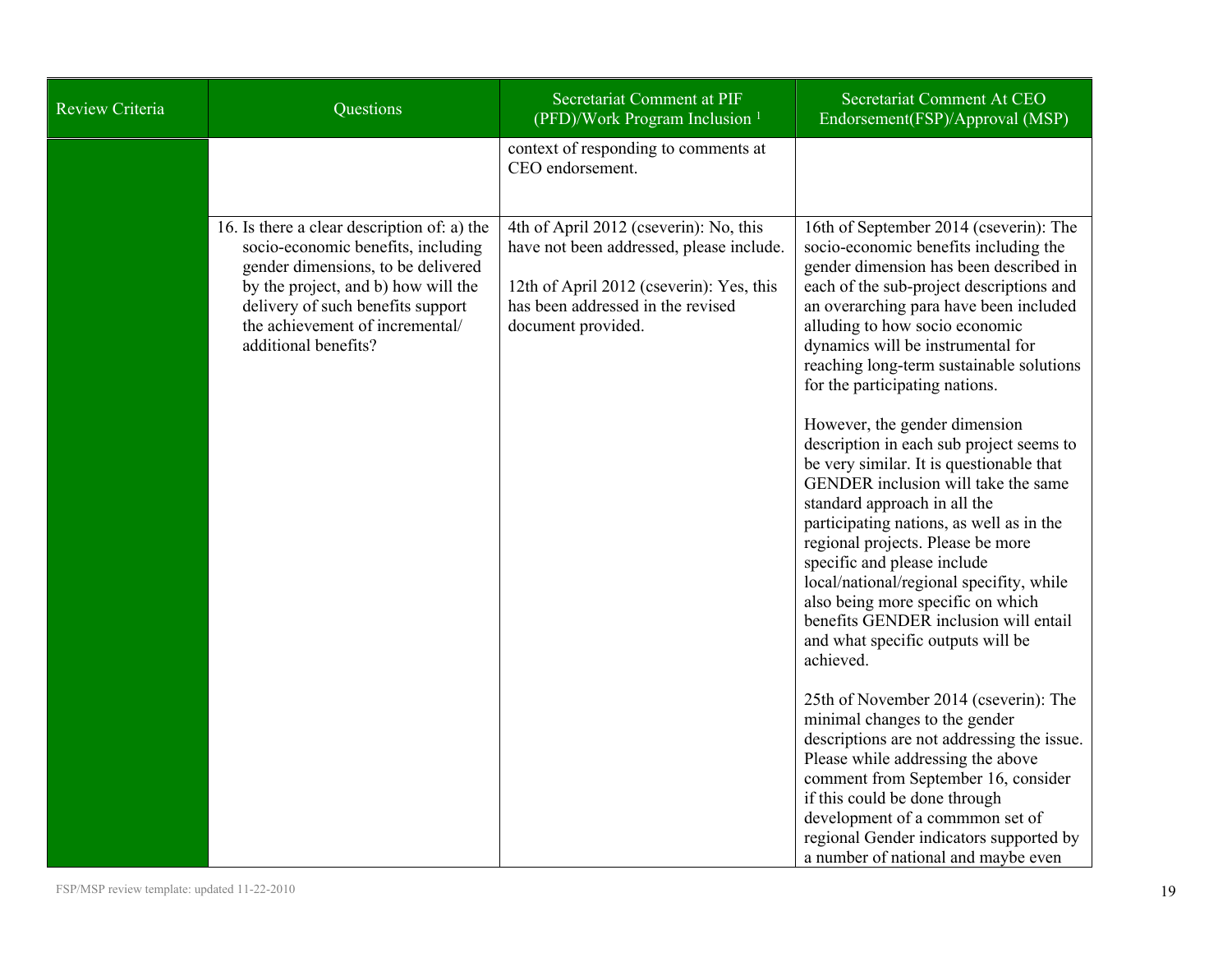| Review Criteria<br>Questions                                                                                                                         | Secretariat Comment at PIF<br>(PFD)/Work Program Inclusion <sup>1</sup>                                                                                                                                                 | Secretariat Comment At CEO<br>Endorsement(FSP)/Approval (MSP)                                                                                                                                                                                                                                                                                                                                                                                                                                                                                                                                                                                                                                                                                                                                                                                                                                                                                         |
|------------------------------------------------------------------------------------------------------------------------------------------------------|-------------------------------------------------------------------------------------------------------------------------------------------------------------------------------------------------------------------------|-------------------------------------------------------------------------------------------------------------------------------------------------------------------------------------------------------------------------------------------------------------------------------------------------------------------------------------------------------------------------------------------------------------------------------------------------------------------------------------------------------------------------------------------------------------------------------------------------------------------------------------------------------------------------------------------------------------------------------------------------------------------------------------------------------------------------------------------------------------------------------------------------------------------------------------------------------|
|                                                                                                                                                      |                                                                                                                                                                                                                         | local gender indicators, applied to all<br>funded activities. On top of this some<br>activities may be needed targetting<br>GENDER specifically.                                                                                                                                                                                                                                                                                                                                                                                                                                                                                                                                                                                                                                                                                                                                                                                                      |
|                                                                                                                                                      |                                                                                                                                                                                                                         | 5th of January 2015 (cseverin):<br>Addressed                                                                                                                                                                                                                                                                                                                                                                                                                                                                                                                                                                                                                                                                                                                                                                                                                                                                                                          |
| 17. Is public participation, including<br>CSOs and indigeneous people,<br>taken into consideration, their role<br>identified and addressed properly? | 4th of April 2012 (cseverin): Please<br>strengthen the description on how the<br>CSO communities will be involved.<br>12th of April 2012 (cseverin): Yes, this<br>is now appropriately addressed in the<br>revised PIF. | 16th of September 2014 (cseverin):<br>Some of the sub-project descriptions<br>include details on public participation<br>including CSO and NGOs, however the<br>actual roles of the CSO and NGO<br>communities within project<br>implementation structure has not yet<br>been identified. Please describe<br>NGO/CSO participation and their roles<br>in the sub-projects in St Kitts \$ Nevis,<br>Trinidad and Tobago, Cuba, Dominican<br>Republic, Jamaica and Antigua &<br>Barbuda.<br>In the Regional sub projects 2, 3 and 4<br>there is a lack of specificity, the<br>proposal only mentions NGOs as a<br>stakeholder group, but has no<br>information on specific NGOs, this is<br>expected after the PPG period, please<br>include.<br>Furthermore, in the overarching Request<br>for CEO Endorsement, there is also a<br>lack of identification of the NGOs/CSOs<br>and of their roles. please include.<br>25th of November 2014 (cseverin): |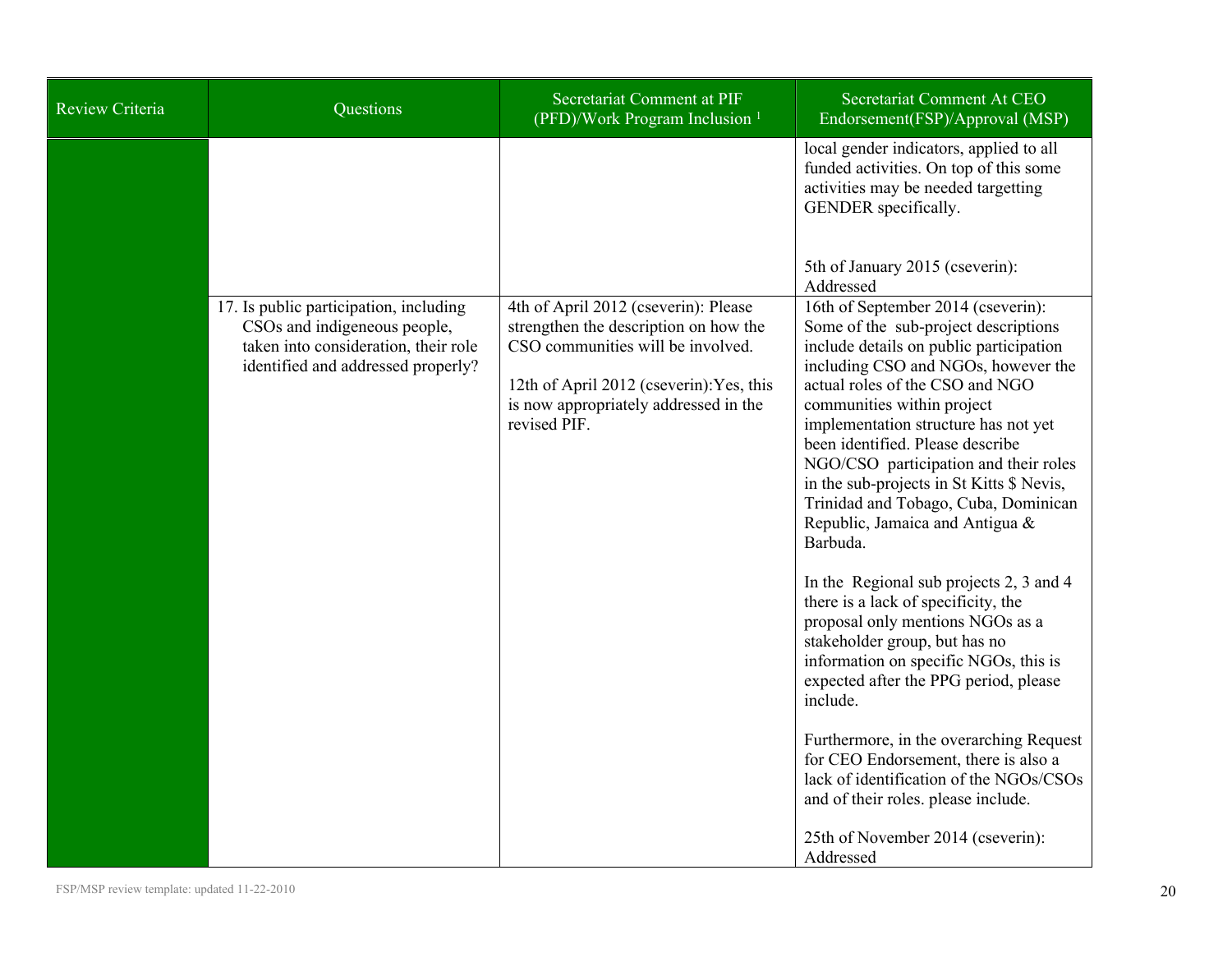| Review Criteria | Questions                                                                                                                                                                                              | Secretariat Comment at PIF<br>(PFD)/Work Program Inclusion <sup>1</sup>                                                                                                                                                                                                                                                                                                                                                                                                                                                                                                                                                   | Secretariat Comment At CEO<br>Endorsement(FSP)/Approval (MSP)                                                                                                                                                                                                        |
|-----------------|--------------------------------------------------------------------------------------------------------------------------------------------------------------------------------------------------------|---------------------------------------------------------------------------------------------------------------------------------------------------------------------------------------------------------------------------------------------------------------------------------------------------------------------------------------------------------------------------------------------------------------------------------------------------------------------------------------------------------------------------------------------------------------------------------------------------------------------------|----------------------------------------------------------------------------------------------------------------------------------------------------------------------------------------------------------------------------------------------------------------------|
|                 | 18. Does the project take into account<br>potential major risks, including the<br>consequences of climate change<br>and provides sufficient risk<br>mitigation measures? (i.e., climate<br>resilience) | 4th of April 2012 (cseverin): Yes, a<br>number of potential risks and associated<br>mitigation measures have been included.<br>However, Climatic variability and<br>change does not seem to be an issue that<br>will affect the Caribbean SIDS in<br>relation to implementing the Ridge to<br>Reef concept. Please consider if this is<br>truly the case and if not, please include<br>description on potential climate induced<br>risks and associated mitigation<br>measures.<br>12th of April 2012 (cseverin): Yes, with<br>the reformulated text, climatic<br>variability and change have properly<br>been addressed. | 16th of September 2014 (cseverin): Yes,<br>each sub project as well as the<br>overarching project description includes<br>a risk matrix including mitigation<br>measures.                                                                                            |
|                 | 19. Is the project consistent and<br>properly coordinated with other<br>related initiatives in the country or<br>in the region?                                                                        | 4th of April 2012 (cseverin): Yes, the<br>proposed project activities have been<br>properly coordinated with the<br>appropriate national agencies.                                                                                                                                                                                                                                                                                                                                                                                                                                                                        | 16th of September 2014 (cseverin): Yes                                                                                                                                                                                                                               |
|                 | 20. Is the project implementation/<br>execution arrangement adequate?                                                                                                                                  | 4th of April 2012 (cseverin): Yes, the<br>execution arrangements are<br>appropriately addressed, However,<br>please do clarify if the actual budget line<br>the UNDP executed component on<br>IWC7, is the total of the \$372,219 USD<br>listed in budget annex.<br>12th of April 2012 (cseverin): Cleared.                                                                                                                                                                                                                                                                                                               | 16th of September 2014 (cseverin): Yes,<br>for both regional and national<br>investments.                                                                                                                                                                            |
|                 | 21. Is the project structure sufficiently<br>close to what was presented at PIF,<br>with clear justifications for<br>changes?                                                                          |                                                                                                                                                                                                                                                                                                                                                                                                                                                                                                                                                                                                                           | 16th of September 2014<br>(cseverin): There have been some<br>changes since PIF, on the number of<br>partners and especially the co-financing<br>have dropped considerably since PIF<br>stage. However, most of these changes<br>have been adequately explained, but |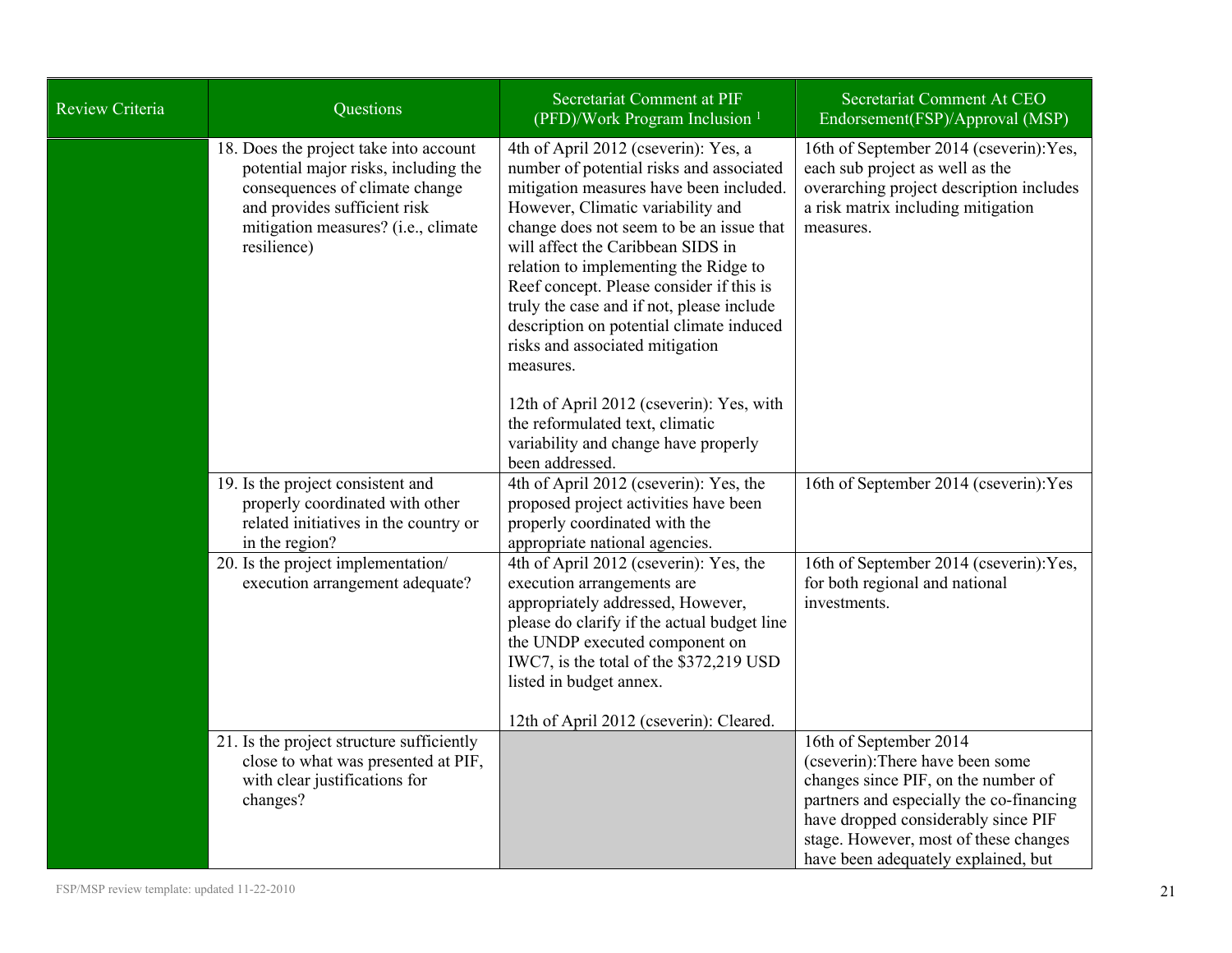| Review Criteria          | Questions                                                                                                                         | Secretariat Comment at PIF<br>(PFD)/Work Program Inclusion <sup>1</sup>                                                                                                                                                                                                                                                                              | Secretariat Comment At CEO<br>Endorsement(FSP)/Approval (MSP)                                                                                                                                                                                                                                                                  |
|--------------------------|-----------------------------------------------------------------------------------------------------------------------------------|------------------------------------------------------------------------------------------------------------------------------------------------------------------------------------------------------------------------------------------------------------------------------------------------------------------------------------------------------|--------------------------------------------------------------------------------------------------------------------------------------------------------------------------------------------------------------------------------------------------------------------------------------------------------------------------------|
|                          |                                                                                                                                   |                                                                                                                                                                                                                                                                                                                                                      | there is still a need for including a<br>strategy on how the project aims to re-<br>engage with the private sector,<br>especially focusing on the initial 12<br>months of project implementation.                                                                                                                              |
|                          |                                                                                                                                   |                                                                                                                                                                                                                                                                                                                                                      | 25th of November 2014 (cseverin): The<br>private sector issue have been addressed<br>in para 396 - 392<br>During the process of developing the<br>national sub-projects, more detail have<br>been included. However, additional<br>information is needed for the sub-<br>projects for Cuba, Dominican Republic<br>and Jamaica. |
|                          | 22. If there is a non-grant instrument in<br>the project, is there a reasonable<br>calendar of reflows included?                  |                                                                                                                                                                                                                                                                                                                                                      | 16th of September 2014 (cseverin):NA                                                                                                                                                                                                                                                                                           |
| <b>Project Financing</b> | 23. Is funding level for project<br>management cost appropriate?                                                                  | 4th of April 2012 (cseverin): Yes the<br>proposed PM budget is at 5%, which is<br>well below the GEF guided PM budget<br>rules, however, IW can not pay for all<br>the PM costs out fo the IW allocation,<br>please make sure that the PM bduget is<br>cost shared accross all focal area<br>allocations.<br>12th of April 2012 (cseverin): Cleared, | 16th of September 2014 (cseverin): Yes<br>the Overall PM budget is in accordance<br>with the GEF guidance.                                                                                                                                                                                                                     |
|                          |                                                                                                                                   | as the PM budget is now cost shared<br>between the focal areas involved.                                                                                                                                                                                                                                                                             |                                                                                                                                                                                                                                                                                                                                |
|                          | 24. Is the funding and co-financing per<br>objective appropriate and adequate<br>to achieve the expected outcomes<br>and outputs? | 4th of April 2012 (cseverin): Yes, the<br>proposed funding per objective and<br>activity seems to be adequate to be able<br>to reach the expected outcomes and<br>outputs.                                                                                                                                                                           | 16th of September 2014 (cseverin): Yes,<br>even after the reduction in associated<br>co-financing, the funding/cofinancing<br>seems to be adequate to acheive the<br>expected outcomes and outputs.                                                                                                                            |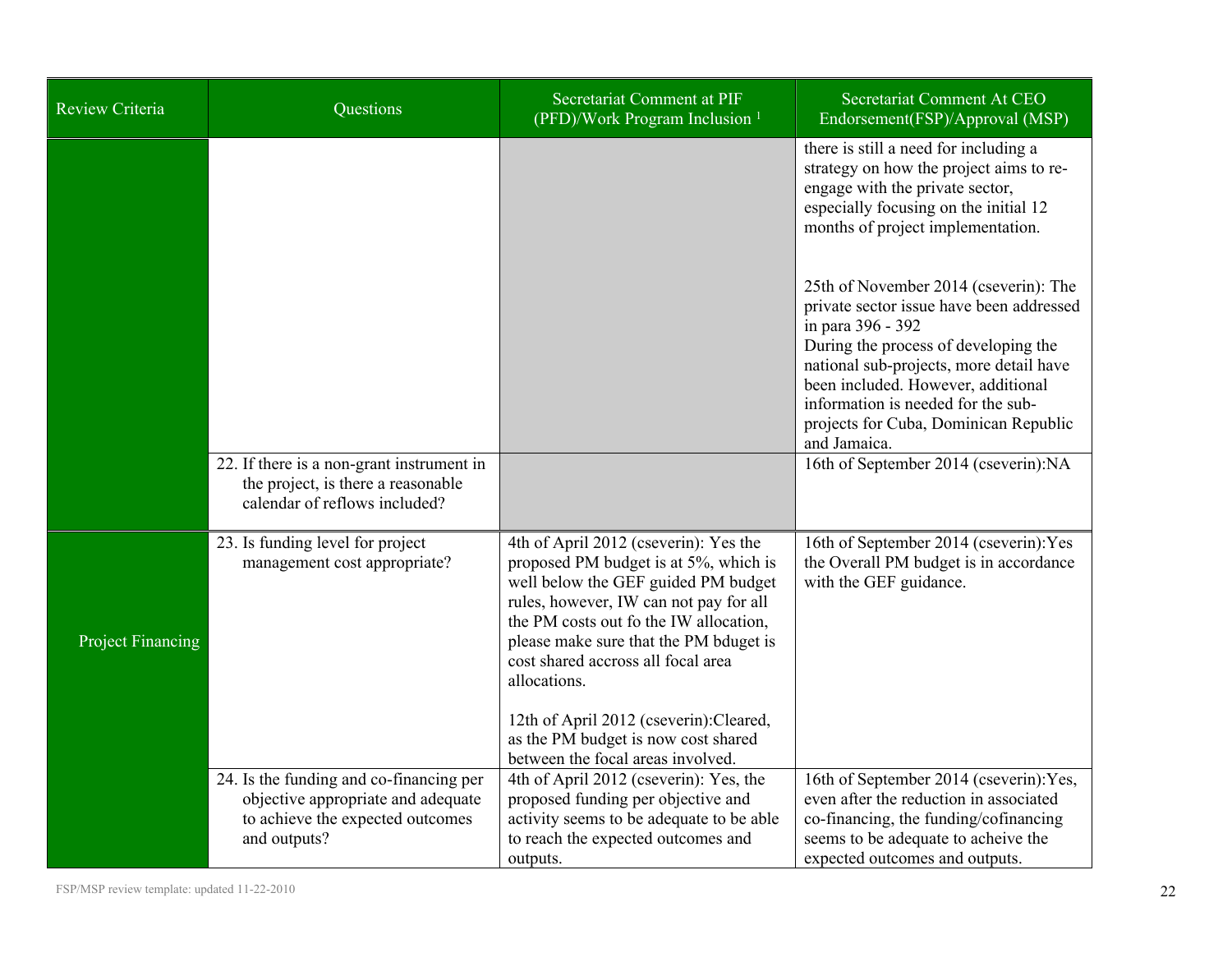| <b>Review Criteria</b> | Questions                                                                                                                      | Secretariat Comment at PIF<br>(PFD)/Work Program Inclusion <sup>1</sup>                                                                                                                                                                                                                                                                                                                                                                                                                                                                                                                                                                                                                                                  | Secretariat Comment At CEO<br>Endorsement(FSP)/Approval (MSP)                                                                                                                                                                                                                                                                                                                                                                                                                                                                                                                                                                                                                                                                                                                                                                                                                                                                                                                                                                                                                                                                                                                                                                                                                                              |
|------------------------|--------------------------------------------------------------------------------------------------------------------------------|--------------------------------------------------------------------------------------------------------------------------------------------------------------------------------------------------------------------------------------------------------------------------------------------------------------------------------------------------------------------------------------------------------------------------------------------------------------------------------------------------------------------------------------------------------------------------------------------------------------------------------------------------------------------------------------------------------------------------|------------------------------------------------------------------------------------------------------------------------------------------------------------------------------------------------------------------------------------------------------------------------------------------------------------------------------------------------------------------------------------------------------------------------------------------------------------------------------------------------------------------------------------------------------------------------------------------------------------------------------------------------------------------------------------------------------------------------------------------------------------------------------------------------------------------------------------------------------------------------------------------------------------------------------------------------------------------------------------------------------------------------------------------------------------------------------------------------------------------------------------------------------------------------------------------------------------------------------------------------------------------------------------------------------------|
|                        | 25. At PIF: comment on the indicated<br>cofinancing;<br>At CEO endorsement: indicate if<br>confirmed co-financing is provided. | 4th of April 2012 (cseverin): The<br>indicated co-fiancing for a project<br>involving nine caribbean countries is<br>high. However, it is hoped that during<br>the project preparation that it will be<br>possible for the project coordination<br>group to attract more private sector<br>funding.<br>(mbakarr): Please separate "grant" and<br>"in-kind" co-financing for UNEP (Table<br>C); they should be on separate lines<br>even if the amounts are just indicative.<br>Please do not include co-financing that<br>is "unknown" at this stage.<br>12th of April 2012 (cseverin): the grant<br>and in-kind contributions from the two<br>agencies have now been given seperate<br>lines. Unknown has been removed. | 16th of September 2014 (cseverin): The<br>final confirmed co-finance from the<br>participating countries is much lower<br>than the indicated amount at PIF stage,<br>but this lowered co-financing have been<br>explained sufficiently, and the<br>confirmed through endorsement letters.<br>Further, unfortunately the project have<br>not been able to attrach any private<br>sector finance, which is a major draw<br>back, for long term sustainability of the<br>industries relying on a sustainable<br>natural resource base. Please include a<br>strategy on how the project aims to re-<br>engage with the private sector,<br>especially focusing on the initial 12<br>months of project implementation, in<br>conjunction with the regional and/or the<br>national investments.<br>25th of November 2014 (cseverin): The<br>private sector issue have been addressed<br>in para 386 - 392, including a strategy<br>for how to re-engage.<br>The co-financing letters from Trinidad<br>and Tobago is missing, please forward<br>these. We can not process the project<br>without all Co-financing letters.<br>5th of January 2015 (cseverin):<br>Addressed, however, please during<br>inception phase work deligently and<br>focused to obtain cofinancing from<br>Trinidad and Tobago towards the |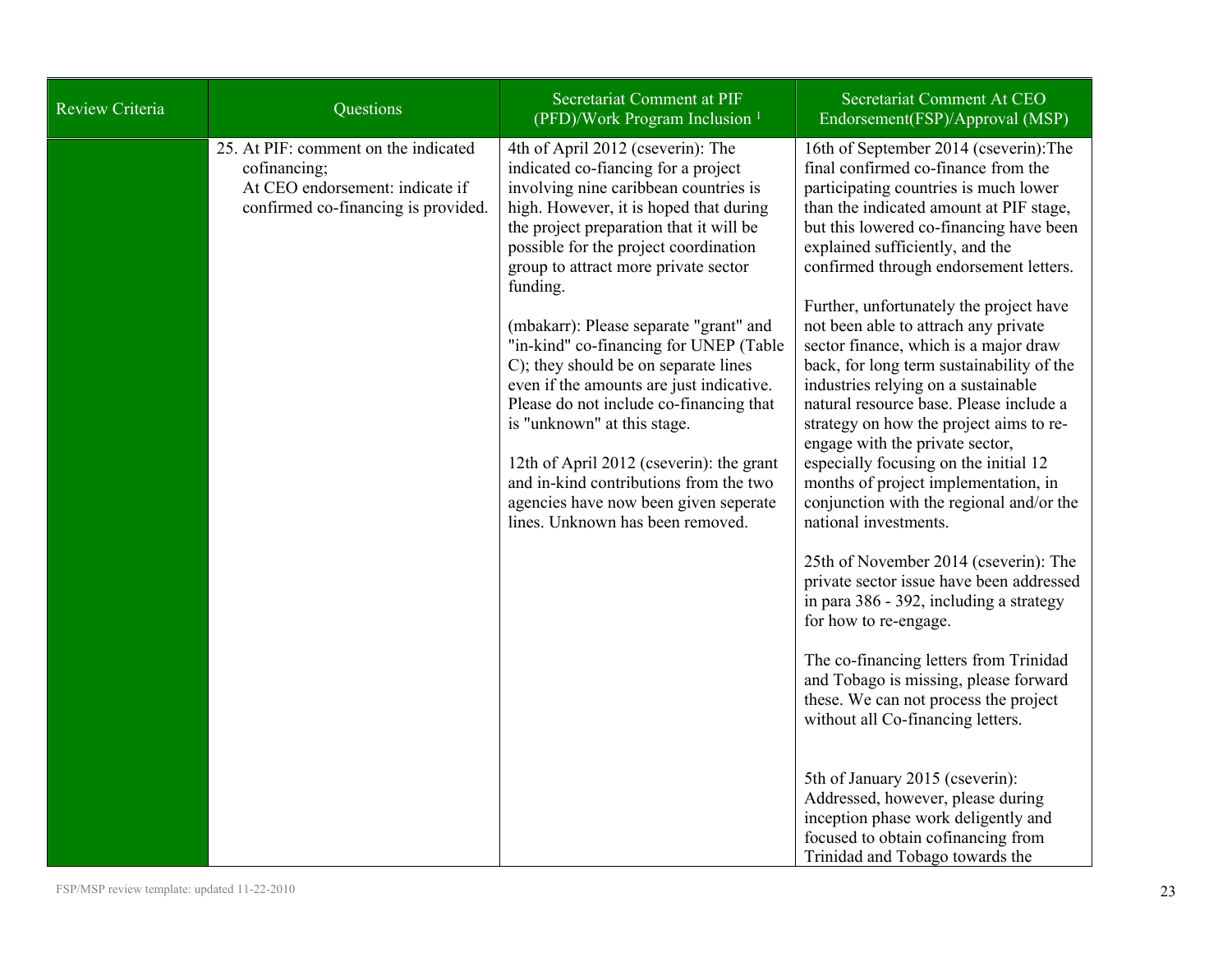| Review Criteria                             | Questions                                                                                                                   | Secretariat Comment at PIF<br>(PFD)/Work Program Inclusion <sup>1</sup>                                                                                                                                                                                                                                                                                                                             | Secretariat Comment At CEO<br>Endorsement(FSP)/Approval (MSP)                                                                                                                                                                                                                                                                                                                                                                                                                                                                                                                                                                                                                                                                                                                                        |
|---------------------------------------------|-----------------------------------------------------------------------------------------------------------------------------|-----------------------------------------------------------------------------------------------------------------------------------------------------------------------------------------------------------------------------------------------------------------------------------------------------------------------------------------------------------------------------------------------------|------------------------------------------------------------------------------------------------------------------------------------------------------------------------------------------------------------------------------------------------------------------------------------------------------------------------------------------------------------------------------------------------------------------------------------------------------------------------------------------------------------------------------------------------------------------------------------------------------------------------------------------------------------------------------------------------------------------------------------------------------------------------------------------------------|
|                                             | 26. Is the co-financing amount that the<br>Agency is bringing to the project in<br>line with its role?                      | 4th of April 2012 (cseverin): Yes, both<br>UNEP and UNDP will be allocating<br>substantial amounts of co-financing,<br>which seems to be more than usual to<br>this project.<br>(mbakarr): UNDP should consider<br>including some cash to its co-financing<br>contribution.<br>12th of April 2012 (cseverin): the issue<br>of UNDP and its grant financing have<br>been cleared in the revised PIF. | implementation of the national<br>Activities and present evidence of the<br>co-financing in the first AMR report<br>after the project starts implementation.<br>16th of September 2014 (cseverin): Yes,<br>however, all co-financing have now<br>been categorised as in-kind.                                                                                                                                                                                                                                                                                                                                                                                                                                                                                                                        |
| <b>Project Monitoring</b><br>and Evaluation | 27. Have the appropriate Tracking<br>Tools been included with<br>information for all relevant<br>indicators, as applicable? |                                                                                                                                                                                                                                                                                                                                                                                                     | 16th of September 2014 (cseverin): The<br>submission includes 355 pages of<br>individual tracking tools for nearly all<br>sub and regional projects (it seems that<br>Antigua and Barbuda is missing). The<br>effort in producing these Tracking Tools<br>to the individual Focal Areas will indeed<br>be a great help for implementing and<br>tracking the impact of the national<br>subprojects and needed, especially for<br>BD and LD, however, please prepare<br>and submit one tracking tool for each<br>focal area (along the lines of what have<br>been presented for IW), as this is a<br>project and not a programme.<br>Further, please make sure to include<br>stress reduction indicators for all<br>national and regional investments, as is,<br>the IW TT submitted only captures the |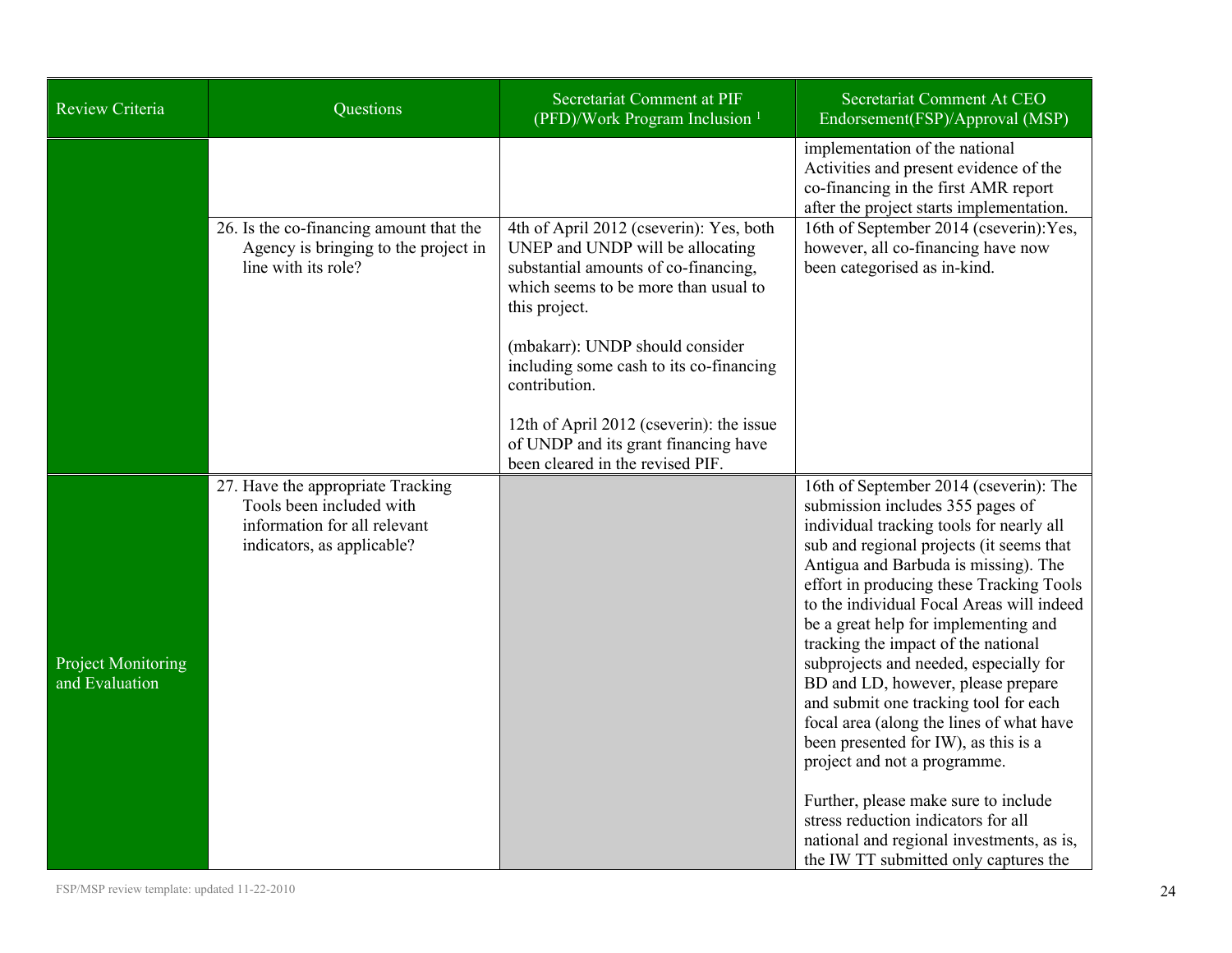| Review Criteria | Questions | <b>Secretariat Comment at PIF</b><br>(PFD)/Work Program Inclusion <sup>1</sup> | Secretariat Comment At CEO<br>Endorsement(FSP)/Approval (MSP)                                                                                                                                                                                                                                                                                                                                                                                                                                                                                                                                                                                                                                                                                                                                                                                                                                                                                                                                                                                 |
|-----------------|-----------|--------------------------------------------------------------------------------|-----------------------------------------------------------------------------------------------------------------------------------------------------------------------------------------------------------------------------------------------------------------------------------------------------------------------------------------------------------------------------------------------------------------------------------------------------------------------------------------------------------------------------------------------------------------------------------------------------------------------------------------------------------------------------------------------------------------------------------------------------------------------------------------------------------------------------------------------------------------------------------------------------------------------------------------------------------------------------------------------------------------------------------------------|
|                 |           |                                                                                | stress reduction from four national<br>projects.                                                                                                                                                                                                                                                                                                                                                                                                                                                                                                                                                                                                                                                                                                                                                                                                                                                                                                                                                                                              |
|                 |           |                                                                                | 29 Sept 2014 (swyatt): As this is a BD<br>mainstreaming project, the only tracking<br>tools that are necessary are the TT for<br>Mainstreaming Biodiversity for the 3<br>countries using BD resources and none<br>of the protected area related TTs. These<br>sub-projects need to have the TT filled<br>out as completely as possible in the<br>relevant areas. Part II is filled out<br>incompletely and inconsistently. Direct<br>coverage are areas of land or sea that<br>will see changes in management as a<br>direct result of the project, which means<br>that a farm that is simply within a<br>chosen watershed is not directly<br>included but may be indirectly impacted<br>through learning, eduction, etc. All<br>projects should have Part III of the TT<br>filled out (please note that the boxes<br>next to "foreseen at project start" should<br>be be filled out, not the ones in italics).<br>Also, there should be estimated area of<br>coverage provided. Please fill out Part V<br>for all the targeted policy areas. |
|                 |           |                                                                                | Lastly, there is no need to fill out the<br>section on Invasive Alien Species given<br>the fact that this project will not be<br>working on IAS specifically.                                                                                                                                                                                                                                                                                                                                                                                                                                                                                                                                                                                                                                                                                                                                                                                                                                                                                 |
|                 |           |                                                                                | 25th of November 2014 (cseverin): The<br>IW, BD and SFM tracking tools are<br>cleared, however, please roll together                                                                                                                                                                                                                                                                                                                                                                                                                                                                                                                                                                                                                                                                                                                                                                                                                                                                                                                          |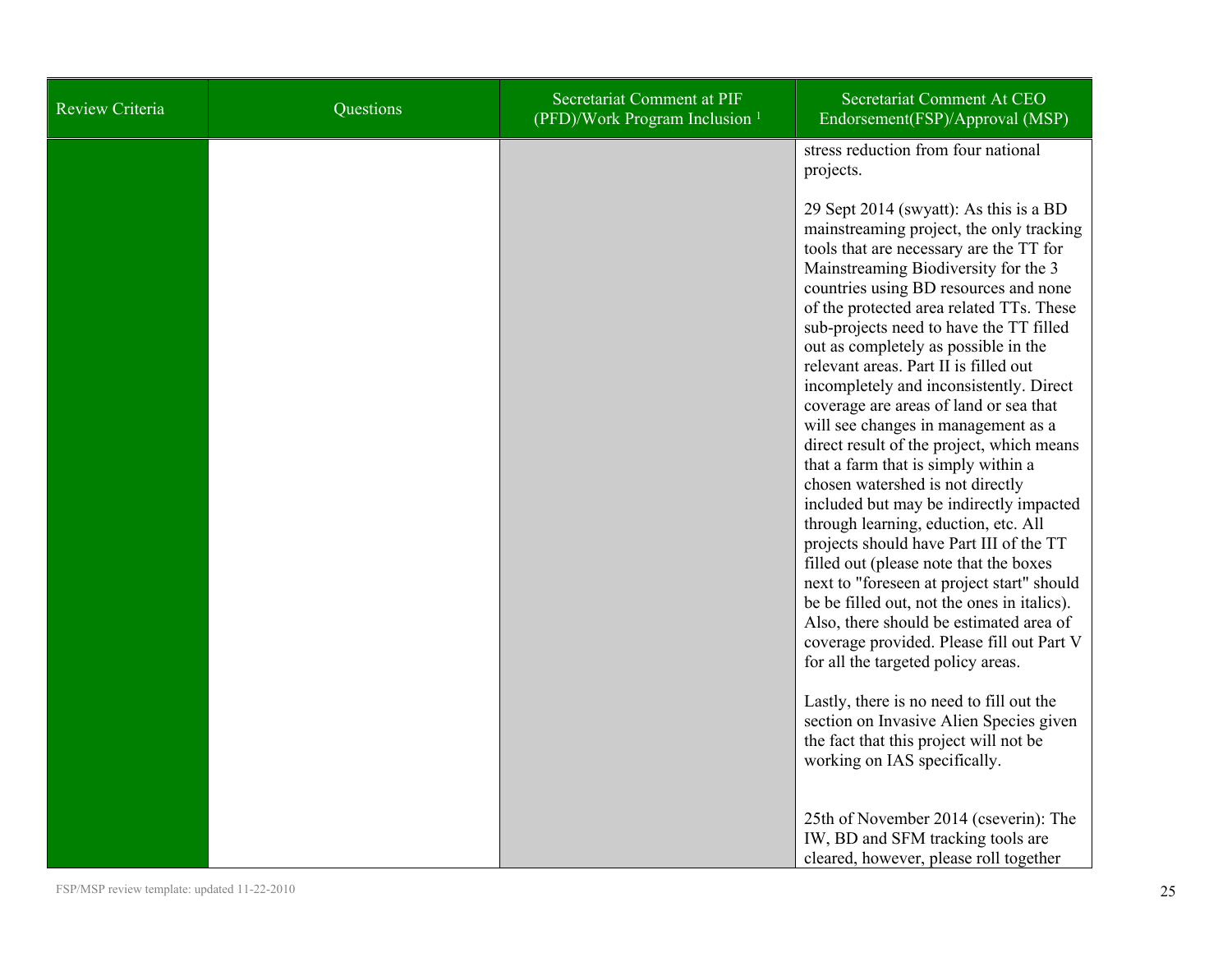| Review Criteria | Questions | <b>Secretariat Comment at PIF</b><br>(PFD)/Work Program Inclusion <sup>1</sup> | Secretariat Comment At CEO<br>Endorsement(FSP)/Approval (MSP)                                                                                                                                                                                                                                                                                                                                                                                                                                                                                                                                                                                                                                                                                                                                                                                                                                                                                                                                                                                                                                                                                                                                                                                            |
|-----------------|-----------|--------------------------------------------------------------------------------|----------------------------------------------------------------------------------------------------------------------------------------------------------------------------------------------------------------------------------------------------------------------------------------------------------------------------------------------------------------------------------------------------------------------------------------------------------------------------------------------------------------------------------------------------------------------------------------------------------------------------------------------------------------------------------------------------------------------------------------------------------------------------------------------------------------------------------------------------------------------------------------------------------------------------------------------------------------------------------------------------------------------------------------------------------------------------------------------------------------------------------------------------------------------------------------------------------------------------------------------------------|
|                 |           |                                                                                | the LD tracking tools to one reporting<br>tool summarizing the five LD<br>investments. if needed, the national<br>investments can use the national LD<br>TTs, but when reporting to GEFSEC, it<br>is to be done in one TT, as is the case<br>for IW.<br>Further, please find a couple of specific<br>LD TT related comments below:<br>1) In the aggregated TT, it is expected<br>that the information entered in the Agro-<br>ecological context 1.b somewhat<br>reasonably reflects the information in<br>1.c;<br>2) To the extent possible, the socio-<br>economic context information is very<br>useful and needs to be supplied to partly<br>help track LD investments vis- $\tilde{A}$ -vis<br>socio-economic benefits;<br>3) Wherever possible, measurable<br>global environmental benefits (GEBs) in<br>the project target areas need to be<br>entered to track LD investment<br>contribution to the generation of GEBs;<br>4) To the extent possible, for the<br>Outcomes and Learning, every<br>applicable LD focal area objective and<br>outcome need to necessarily be entered.<br>Since the TTs will be aggregated into<br>one,<br>it is expected that all applicable LDFA<br>objectives are entered for all the<br>participating countries. |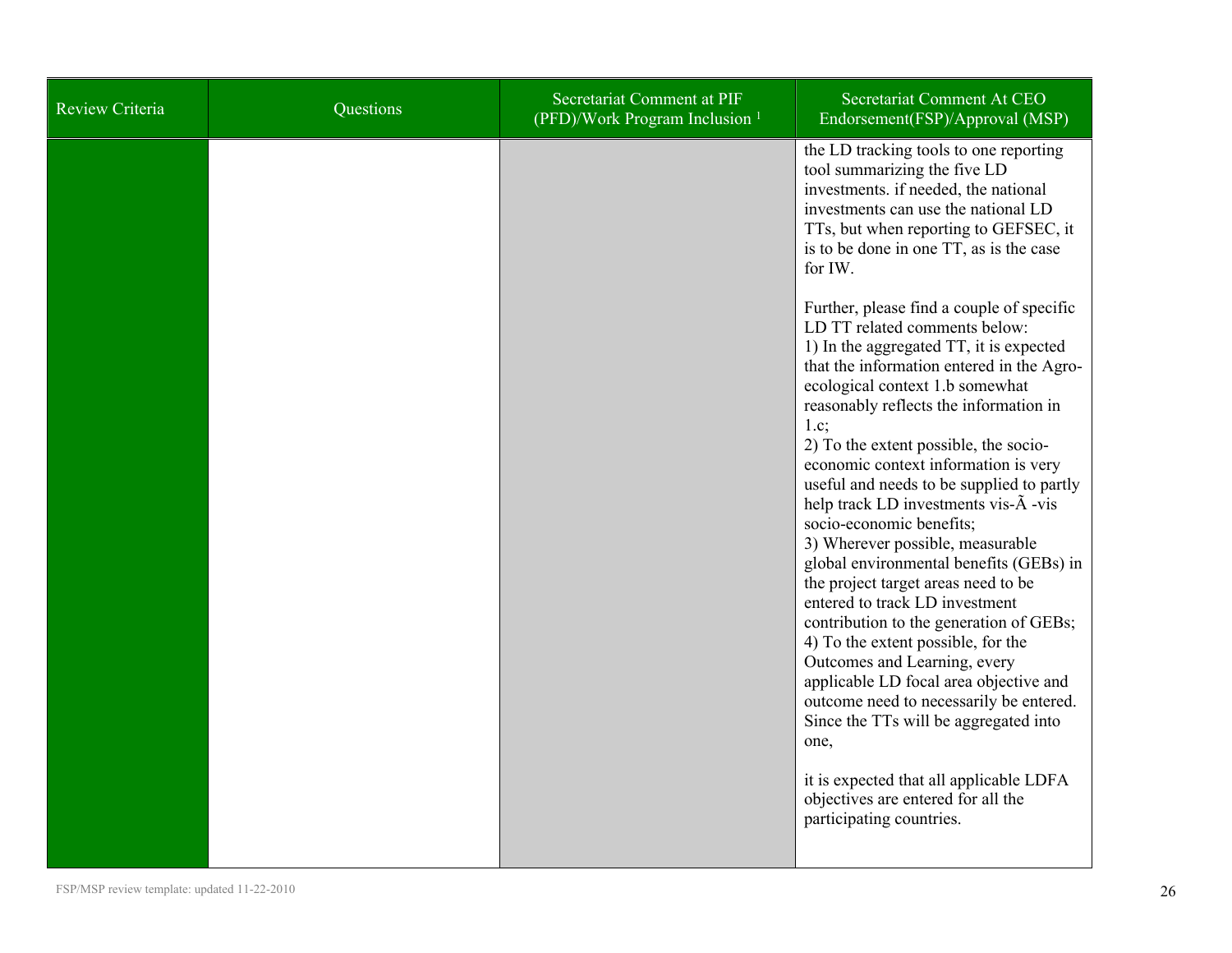| Review Criteria                       | Questions                                                                                                                  | Secretariat Comment at PIF<br>(PFD)/Work Program Inclusion <sup>1</sup>                                      | Secretariat Comment At CEO<br>Endorsement(FSP)/Approval (MSP)                                                                                                                               |
|---------------------------------------|----------------------------------------------------------------------------------------------------------------------------|--------------------------------------------------------------------------------------------------------------|---------------------------------------------------------------------------------------------------------------------------------------------------------------------------------------------|
|                                       |                                                                                                                            |                                                                                                              | BD is fine with having separate tracking<br>tools.                                                                                                                                          |
|                                       |                                                                                                                            |                                                                                                              | The project needs to consider how it<br>will report on the overall impacts and<br>results acheived by the multitude of<br>national and regional investments under<br>this project.          |
|                                       |                                                                                                                            |                                                                                                              | 5th of January 2015 (cseverin): The<br>final LD tracking tool submitted is<br>perfect.                                                                                                      |
|                                       | 28. Does the proposal include a<br>budgeted M&E Plan that monitors<br>and measures results with indicators<br>and targets? |                                                                                                              | 16th of September 2014 (cseverin): Yes                                                                                                                                                      |
|                                       | 29. Has the Agency responded<br>adequately to comments from:                                                               |                                                                                                              |                                                                                                                                                                                             |
| <b>Agency Responses</b>               | $\bullet$ STAP?                                                                                                            | 4th of April 2012 (cseverin): No<br>comments have been given by STAP at<br>present time.                     | 25th of September 2014 (cseverin):<br>STAP review recieved 30th of April<br>2012, please make sure that project is<br>addressing all points, as well as<br>circulated to STAP as requested. |
|                                       |                                                                                                                            |                                                                                                              | 25th of November 2014 (cseverin):<br>Addressed.                                                                                                                                             |
|                                       | <b>Convention Secretariat?</b>                                                                                             |                                                                                                              |                                                                                                                                                                                             |
|                                       | Council comments?                                                                                                          |                                                                                                              |                                                                                                                                                                                             |
|                                       | • Other GEF Agencies?                                                                                                      |                                                                                                              |                                                                                                                                                                                             |
| Secretariat Recommendation            |                                                                                                                            |                                                                                                              |                                                                                                                                                                                             |
| Recommendation at<br><b>PIF</b> Stage | 30. Is PIF clearance/approval being<br>recommended?                                                                        | 4th of April 2012 (cseverin): No please<br>address the points above and resubmit.                            |                                                                                                                                                                                             |
|                                       |                                                                                                                            | 17 April 2012 (cseverin): No. Please<br>address fully the comments in item 7<br>and 9 above on biodiversity. |                                                                                                                                                                                             |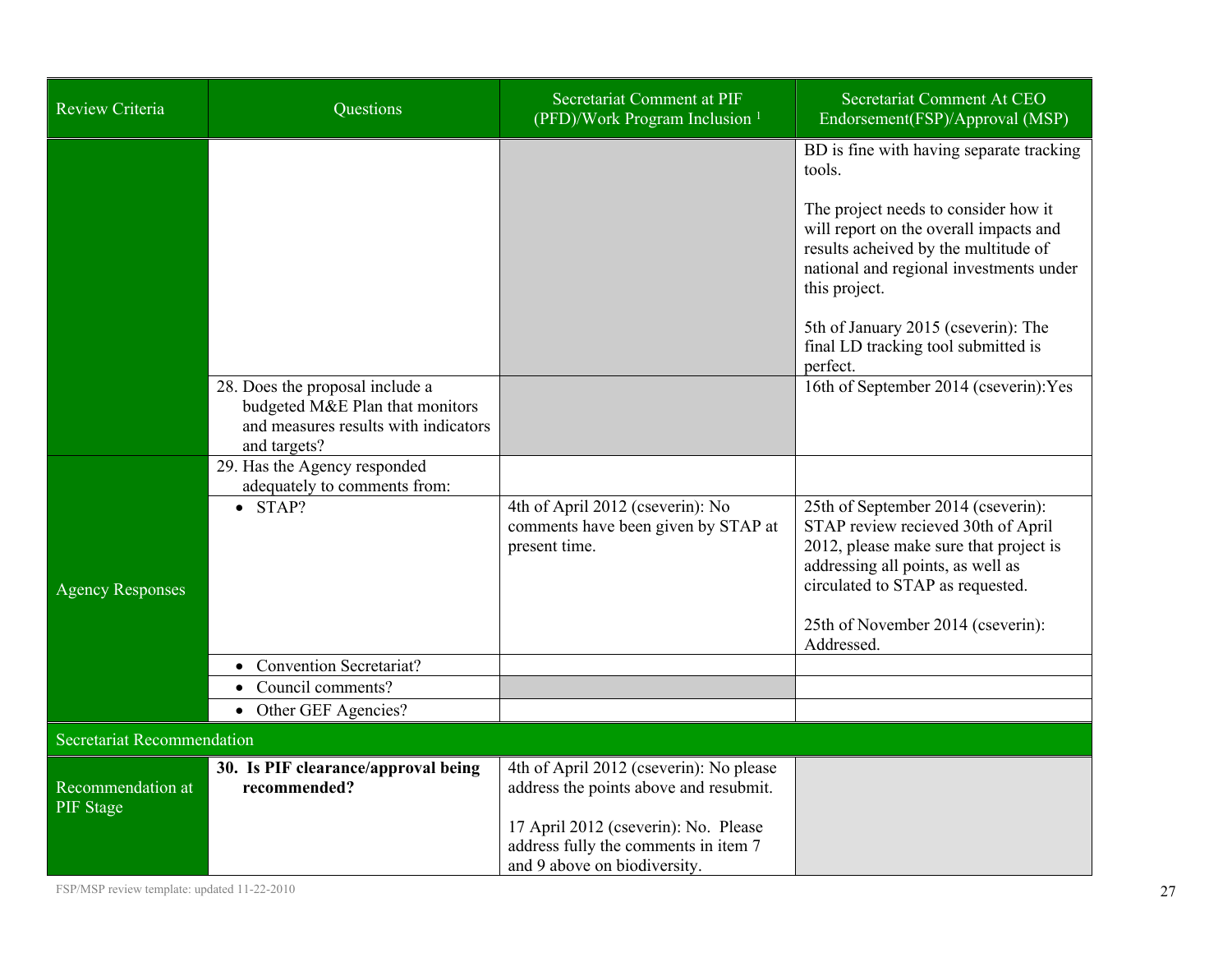| Review Criteria | Questions                                             | Secretariat Comment at PIF<br>(PFD)/Work Program Inclusion <sup>1</sup>                                                                                                                                                                                                                                                                                                                                                                                                                                                                                                                                                                                                                                                                                                                                                                                                                                                                                                                                                                                                                                                                              | Secretariat Comment At CEO<br>Endorsement(FSP)/Approval (MSP) |
|-----------------|-------------------------------------------------------|------------------------------------------------------------------------------------------------------------------------------------------------------------------------------------------------------------------------------------------------------------------------------------------------------------------------------------------------------------------------------------------------------------------------------------------------------------------------------------------------------------------------------------------------------------------------------------------------------------------------------------------------------------------------------------------------------------------------------------------------------------------------------------------------------------------------------------------------------------------------------------------------------------------------------------------------------------------------------------------------------------------------------------------------------------------------------------------------------------------------------------------------------|---------------------------------------------------------------|
|                 |                                                       | 23rd of April 2012 (cseverin): Yes, PIF<br>is now recommended for Work Program<br>Inclusion.                                                                                                                                                                                                                                                                                                                                                                                                                                                                                                                                                                                                                                                                                                                                                                                                                                                                                                                                                                                                                                                         |                                                               |
|                 | 31. Items to consider at CEO<br>endorsement/approval. | 20 April 2012<br>Logical Coherence: The<br>1.<br>prospect that this project will generate<br>multi-focal area (MFA) benefits would<br>be enhanced if the logical framework is<br>made simpler, made more logically<br>coherent, and with reduced overlap and<br>less reliance on buzzwords.<br>We recommend that the<br>(a)<br>watershed management plans and<br>coastal zone plans provide the<br>framework in many of the other<br>(currently separate elements) (e.g.<br>wastewater management, land-use<br>planning capacity, policy reform,<br>investments in reforestation) should be<br>nested. But currently, they are only one<br>element of several others included under<br>output 3. They should be the main<br>output in this area, with more attention<br>to how they will be created, monitored,<br>and enforced.<br>(b)<br>Please reduce overlap where<br>possible. For instance, Outputs C1.6<br>(best practices) and C1.7 (replication)<br>appear to be duplicative of outputs<br>under C4, "enhancing knowledge"<br>exchange, best practices, and<br>replication." Outputs under outcome C3<br>on strengthening policy frameworks |                                                               |
|                 |                                                       | appear on their own, but these should be<br>tied to the issues of watershed and                                                                                                                                                                                                                                                                                                                                                                                                                                                                                                                                                                                                                                                                                                                                                                                                                                                                                                                                                                                                                                                                      |                                                               |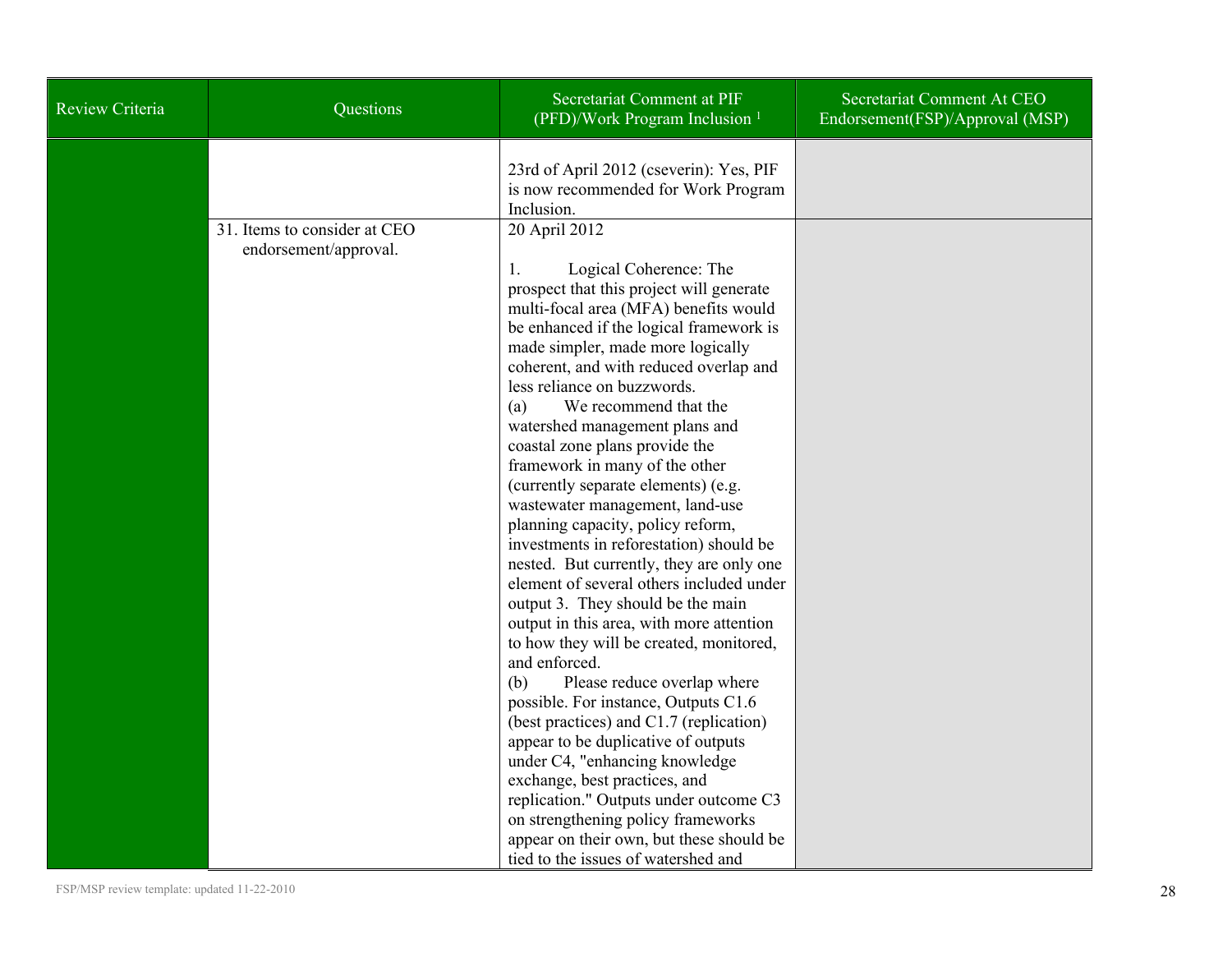| <b>Review Criteria</b> | Questions | Secretariat Comment at PIF<br>(PFD)/Work Program Inclusion <sup>1</sup>                                                                                                                                                                                                                                                                                                                                                                                                                                                                                                     | Secretariat Comment At CEO<br>Endorsement(FSP)/Approval (MSP) |
|------------------------|-----------|-----------------------------------------------------------------------------------------------------------------------------------------------------------------------------------------------------------------------------------------------------------------------------------------------------------------------------------------------------------------------------------------------------------------------------------------------------------------------------------------------------------------------------------------------------------------------------|---------------------------------------------------------------|
|                        |           | coastal zone management.<br>The final project document<br>(c)<br>should explain more clearly how this<br>project will build on the<br>accomplishments of the previous<br>IWCAM project in each country and on<br>a region wide basis. It would be helpful<br>to have annexes that describe the<br>baseline in each country, where<br>remaining deficiencies are in each<br>country, and how the project will fill<br>these gaps in each case.                                                                                                                               |                                                               |
|                        |           | 2.<br>Demonstration of Global<br>Biodiversity Benefits: As a condition for<br>CEO endorsement, the final project<br>document will need to demonstrate,<br>clearly and precisely, how investments<br>of GEF biodiversity focal area (BD FA)<br>resources will contribute to the<br>conservation of globally significant<br>biodiversity. The justification for<br>investing BD FA resources in the<br>watersheds in Cuba and the Dominican<br>Republic (DR) is extremely weak, and it<br>is not clear why these watersheds were<br>selected. (For Jamaica, the justification |                                                               |
|                        |           | in the PIF is clear: interventions are<br>aimed at will protecting the Negril Great<br>Morass, an internationally recognized<br>key biodiversity area.) This justification<br>must go beyond general statements that<br>the entire Caribbean is a biodiversity<br>hotspot and that reduction in nutrient<br>and sediment flows will benefits for<br>coastal marine habitats.<br>The project will need to identify<br>(a)                                                                                                                                                    |                                                               |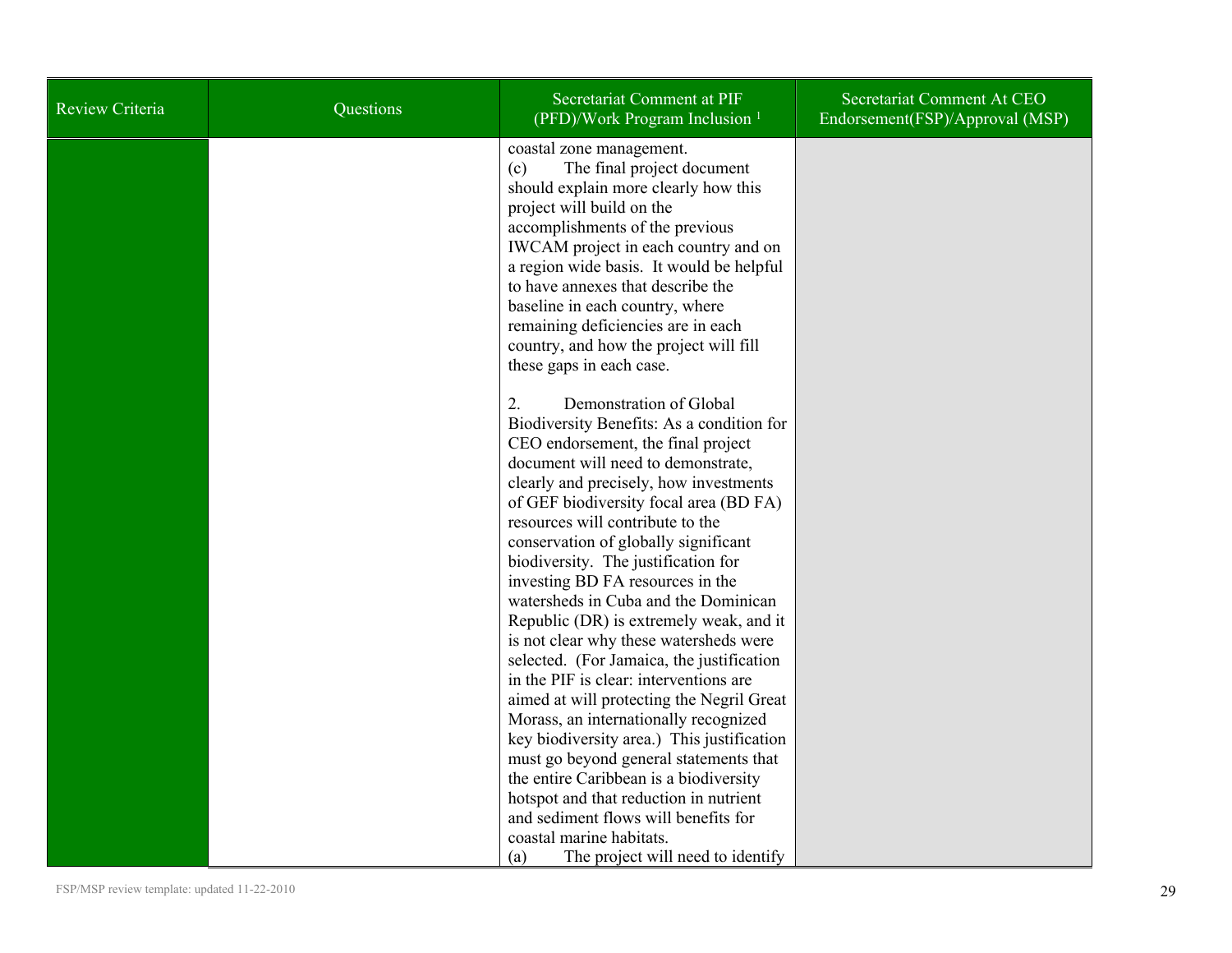| Review Criteria | Questions | Secretariat Comment at PIF<br>(PFD)/Work Program Inclusion <sup>1</sup>                                                                                                                                                                                                                                                                                                                                                                                                                                                                                                                                                                                                                                                                                                   | Secretariat Comment At CEO<br>Endorsement(FSP)/Approval (MSP) |
|-----------------|-----------|---------------------------------------------------------------------------------------------------------------------------------------------------------------------------------------------------------------------------------------------------------------------------------------------------------------------------------------------------------------------------------------------------------------------------------------------------------------------------------------------------------------------------------------------------------------------------------------------------------------------------------------------------------------------------------------------------------------------------------------------------------------------------|---------------------------------------------------------------|
|                 |           | threatened species (terrestrial,<br>freshwater, or marine) and associated<br>significant habitat that will be protected<br>or benefit from the project, at least for<br>the countries where biodiversity<br>resources will be invested. $\parrow$ par (b)<br>Explain whether there are key<br>biodiversity areas or protected areas in<br>the watersheds or in the coastal zones<br>and how actions undertaken in the<br>project will reduce stress on them.<br>Since a key goal of the project<br>(c)<br>is to reduce stress on downstream<br>coastal areas, the project will need to<br>offer evidence that the coastal zones<br>include critical habitats and species of<br>concern.                                                                                   |                                                               |
|                 |           | 3.<br>Approach to Biodiversity<br>Mainstreaming<br>The project's approach to biodiversity<br>mainstreaming is not very clear. The<br>watershed management plans to be<br>developed are one of several objectives,<br>and there is little detail on what will be<br>done to improve capacity for integrating<br>biodiversity into land-use planning and<br>monitoring and enforcing the plans.<br>Please explain, with sufficient<br>(a)<br>detail, how protection of globally<br>significant biodiversity will be<br>incorporated into the watershed plans.<br>Please describe how site level<br>conservation priorities in the watersheds<br>either have been established or will be<br>established under the project so these<br>can be incorporated in watershed/land- |                                                               |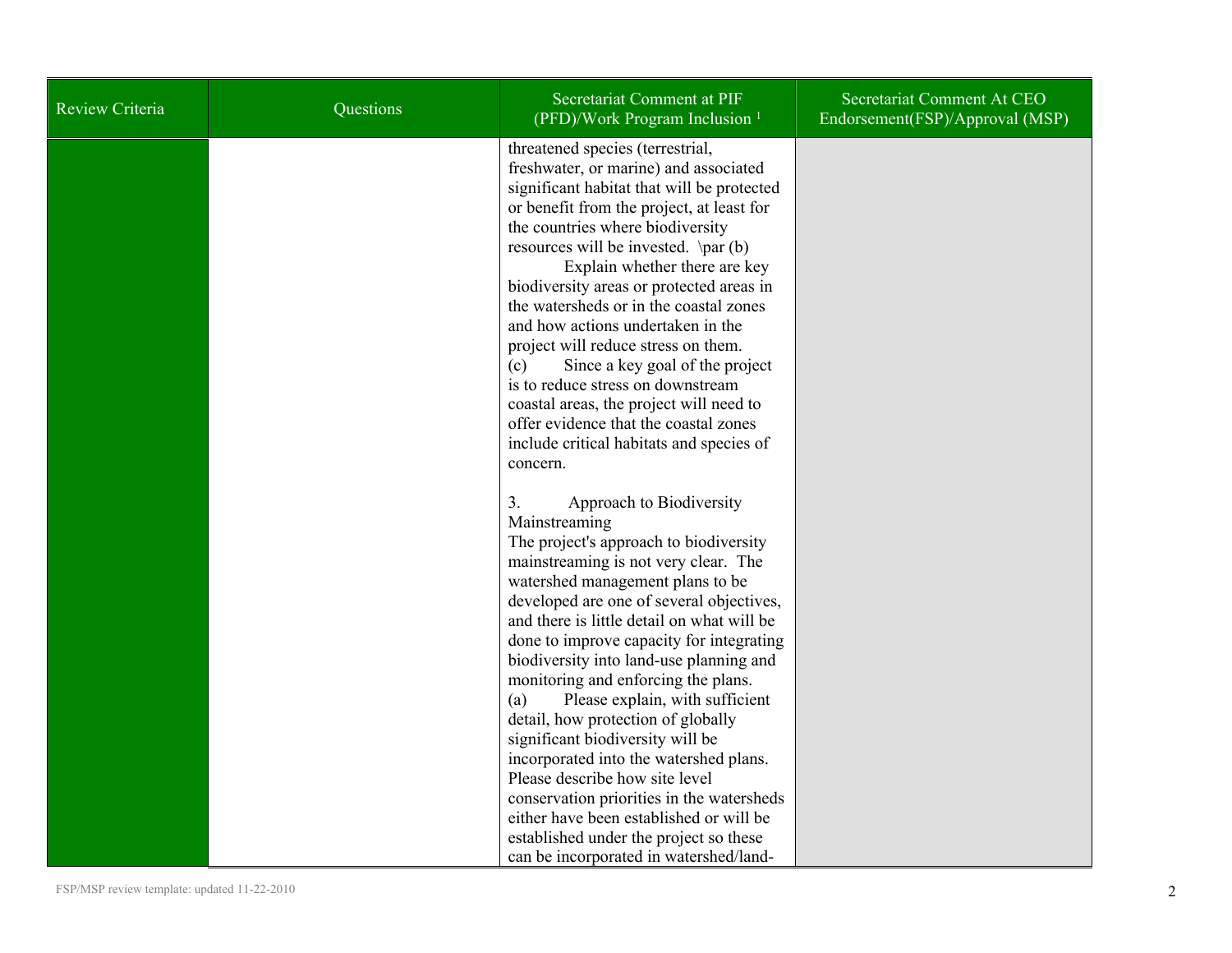| Review Criteria                                   | Questions                                                                                                                            | Secretariat Comment at PIF<br>(PFD)/Work Program Inclusion <sup>1</sup>                                                                                                                                                                                                                                                                                                                                                                                                                                                                                                                                          | Secretariat Comment At CEO<br>Endorsement(FSP)/Approval (MSP)                                                                                                                                                                                     |
|---------------------------------------------------|--------------------------------------------------------------------------------------------------------------------------------------|------------------------------------------------------------------------------------------------------------------------------------------------------------------------------------------------------------------------------------------------------------------------------------------------------------------------------------------------------------------------------------------------------------------------------------------------------------------------------------------------------------------------------------------------------------------------------------------------------------------|---------------------------------------------------------------------------------------------------------------------------------------------------------------------------------------------------------------------------------------------------|
|                                                   |                                                                                                                                      | use planning.<br>Please indicate the specific<br>(b)<br>budget that will be available to enforce<br>the watershed management plans.<br>Describe the main economic<br>(c)<br>sectors in the watersheds and what<br>actions will be taken to protect species,<br>protect or enhance habitats, and reduce<br>stresses on biodiversity. How will the<br>project increase forest and/or habitat<br>cover and enhance connectivity, and<br>what species will benefit from this?<br>Will the project support the<br>(d)<br>adoption of BD-friendly economic<br>activities, such as certified crops,<br>ecotourism, etc. |                                                                                                                                                                                                                                                   |
|                                                   | 32. At endorsement/approval, did<br>Agency include the progress of<br>PPG with clear information of<br>commitment status of the PPG? |                                                                                                                                                                                                                                                                                                                                                                                                                                                                                                                                                                                                                  | 30th of September 2014 (cseverin): Yes<br>PPG progress report included. It<br>indicates that the PPG funds have been<br>fully committed.                                                                                                          |
| Recommendation at<br>CEO Endorsement/<br>Approval | 33. Is CEO endorsement/approval<br>being recommended?                                                                                |                                                                                                                                                                                                                                                                                                                                                                                                                                                                                                                                                                                                                  | 16th of September 2014 (cseverin): No,<br>please address above comments.<br>25th of November 2014 (cseverin): No,<br>please address above comments.<br>5th of Janruary 2015 (cseverin): Yes,<br>project is now recommended for CEO<br>Endorsement |
| Review Date (s)                                   | First review*                                                                                                                        | April 05, 2012                                                                                                                                                                                                                                                                                                                                                                                                                                                                                                                                                                                                   |                                                                                                                                                                                                                                                   |
|                                                   | Additional review (as necessary)                                                                                                     |                                                                                                                                                                                                                                                                                                                                                                                                                                                                                                                                                                                                                  |                                                                                                                                                                                                                                                   |
|                                                   | Additional review (as necessary)                                                                                                     |                                                                                                                                                                                                                                                                                                                                                                                                                                                                                                                                                                                                                  |                                                                                                                                                                                                                                                   |
|                                                   | Additional review (as necessary)                                                                                                     |                                                                                                                                                                                                                                                                                                                                                                                                                                                                                                                                                                                                                  |                                                                                                                                                                                                                                                   |
|                                                   | Additional review (as necessary)                                                                                                     |                                                                                                                                                                                                                                                                                                                                                                                                                                                                                                                                                                                                                  |                                                                                                                                                                                                                                                   |

\* This is the first time the Program Manager provides full comments for the project. Subsequent follow-up reviews should be recorded. For specific comments for each section, please insert a date after comments. Greyed areas in each section do not need comments.